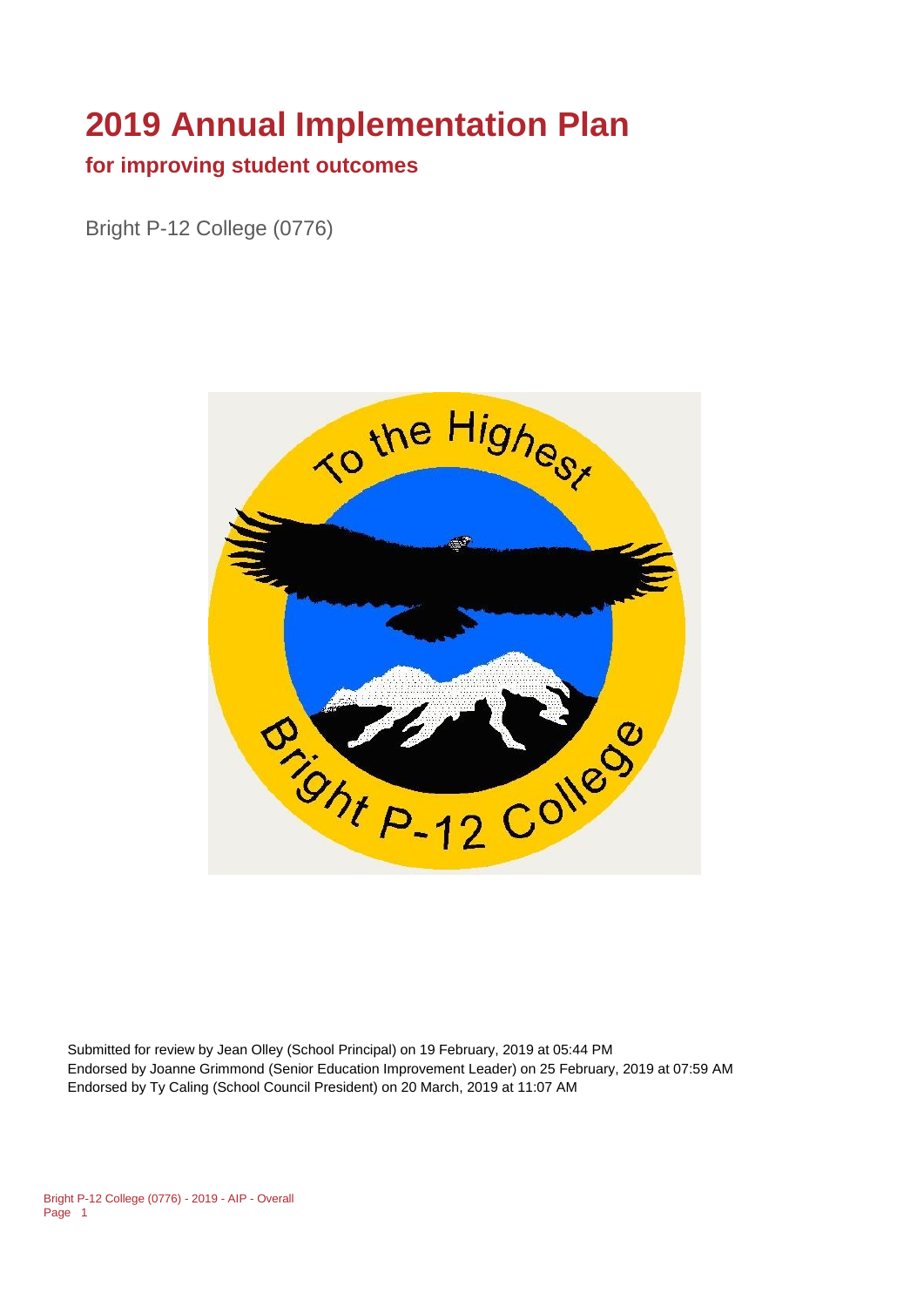## **Self-evaluation Summary - 2019**

|                                      |                  | <b>FISO Improvement Model Dimensions</b><br>The 6 High-impact Improvement Initiatives are highlighted below in red. |                                                | <b>Self-evaluation Level</b>     |
|--------------------------------------|------------------|---------------------------------------------------------------------------------------------------------------------|------------------------------------------------|----------------------------------|
|                                      | 모 크.             |                                                                                                                     | Building practice excellence                   | Emerging moving towards Evolving |
| ັສ<br>lence<br>aching ar<br>learning |                  |                                                                                                                     | Curriculum planning and assessment             | Evolving                         |
|                                      | Excell<br>teachi |                                                                                                                     | Evidence-based high-impact teaching strategies | Evolving                         |
|                                      |                  |                                                                                                                     | Evaluating impact on learning                  | Evolving                         |

|                            | Building leadership teams           | Evolving                                |
|----------------------------|-------------------------------------|-----------------------------------------|
|                            | Instructional and shared leadership | <b>Emerging moving towards Evolving</b> |
| Professional<br>leadership | Strategic resource management       | Evolving                                |
|                            | Vision, values and culture          | Emerging                                |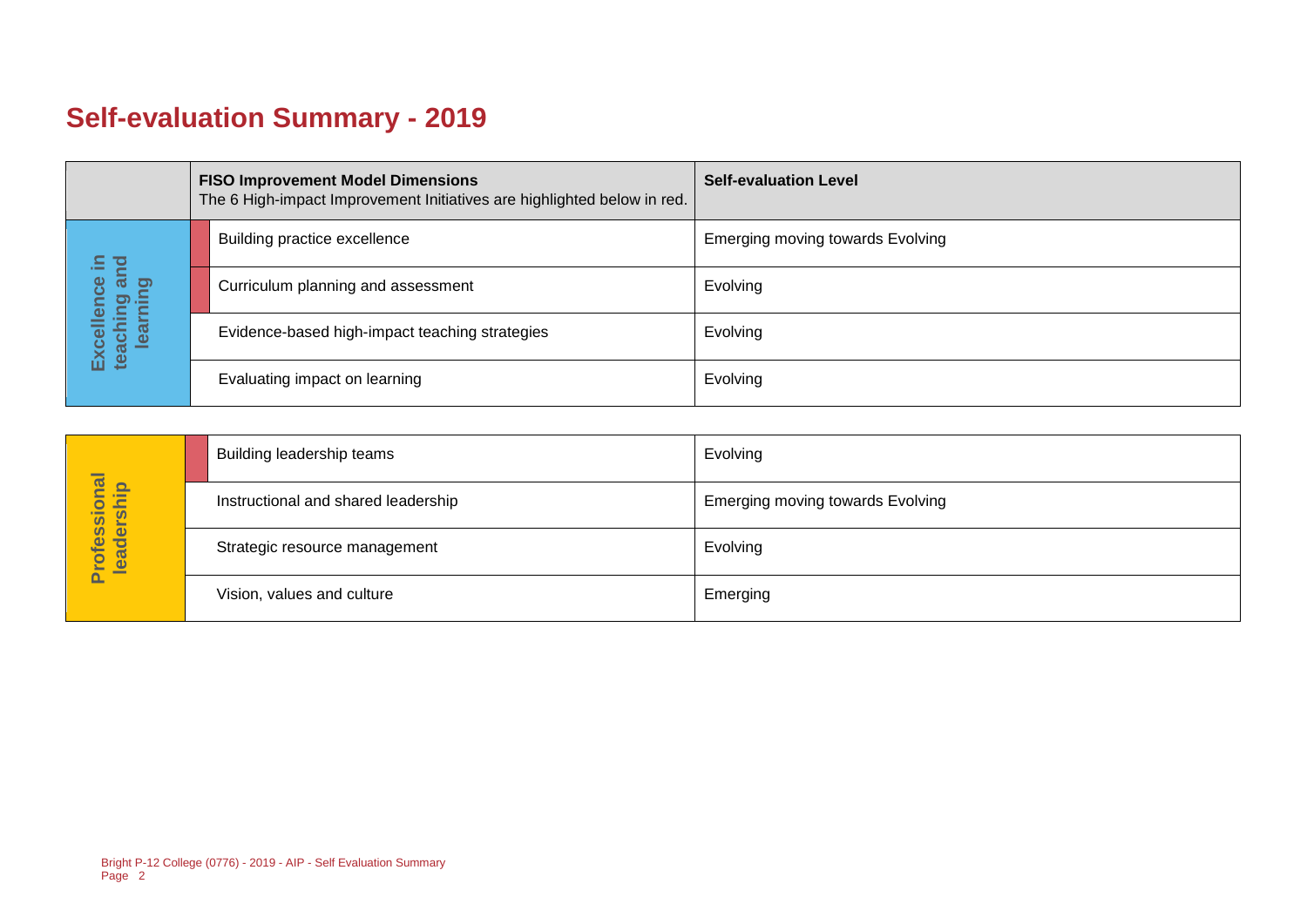|                                    | Empowering students and building school pride | <b>Emerging moving towards Evolving</b> |
|------------------------------------|-----------------------------------------------|-----------------------------------------|
| <b>Imate</b><br>pring<br>=<br>ပ    | Setting expectations and promoting inclusion  | Evolving                                |
| lear<br>$\bullet$<br>Positiv<br>io | Health and wellbeing                          | Evolving moving towards Embedding       |
|                                    | Intellectual engagement and self-awareness    | Emerging moving towards Evolving        |

|                                        |                                                                   | Empowering students and building school pride                                                                                                                                                                                         | $\mathsf{m}$ erreiging moving towards $\mathsf{m}$ conving |  |
|----------------------------------------|-------------------------------------------------------------------|---------------------------------------------------------------------------------------------------------------------------------------------------------------------------------------------------------------------------------------|------------------------------------------------------------|--|
| Positive climate<br>for learning       |                                                                   | Setting expectations and promoting inclusion                                                                                                                                                                                          | Evolving                                                   |  |
|                                        | Health and wellbeing                                              |                                                                                                                                                                                                                                       | Evolving moving towards Embedding                          |  |
|                                        |                                                                   | Intellectual engagement and self-awareness                                                                                                                                                                                            | <b>Emerging moving towards Evolving</b>                    |  |
|                                        |                                                                   |                                                                                                                                                                                                                                       |                                                            |  |
|                                        | <b>Building communities</b>                                       |                                                                                                                                                                                                                                       | Evolving                                                   |  |
|                                        | Global citizenship                                                |                                                                                                                                                                                                                                       | Evolving                                                   |  |
| engagement in<br>Community<br>learning |                                                                   | Networks with schools, services and agencies                                                                                                                                                                                          | Evolving                                                   |  |
|                                        | Parents and carers as partners                                    |                                                                                                                                                                                                                                       | Emerging moving towards Evolving                           |  |
|                                        |                                                                   |                                                                                                                                                                                                                                       |                                                            |  |
|                                        | Enter your reflective comments                                    | After looking through the data we identified areas of need for 2019 and included them into the AIP                                                                                                                                    |                                                            |  |
| <b>Considerations for 2019</b>         |                                                                   | Each team: Literacy/Numeracy/Student Focus & Parents as Partners has included a plan for improvement work in 2019. At<br>first this may seem overwhelming, however the meeting schedule and the Leadership Team will unite this work. |                                                            |  |
|                                        | Documents that support this plan                                  |                                                                                                                                                                                                                                       |                                                            |  |
|                                        |                                                                   |                                                                                                                                                                                                                                       |                                                            |  |
|                                        |                                                                   |                                                                                                                                                                                                                                       |                                                            |  |
|                                        |                                                                   |                                                                                                                                                                                                                                       |                                                            |  |
|                                        |                                                                   |                                                                                                                                                                                                                                       |                                                            |  |
| Page 3                                 | Bright P-12 College (0776) - 2019 - AIP - Self Evaluation Summary |                                                                                                                                                                                                                                       |                                                            |  |

| <b>Enter your reflective comments</b> | After looking through the data we identified areas of need for 2019 and included them into the AIP                                                                                                                                    |  |
|---------------------------------------|---------------------------------------------------------------------------------------------------------------------------------------------------------------------------------------------------------------------------------------|--|
| <b>Considerations for 2019</b>        | Each team: Literacy/Numeracy/Student Focus & Parents as Partners has included a plan for improvement work in 2019. At<br>first this may seem overwhelming, however the meeting schedule and the Leadership Team will unite this work. |  |
| Documents that support this plan      |                                                                                                                                                                                                                                       |  |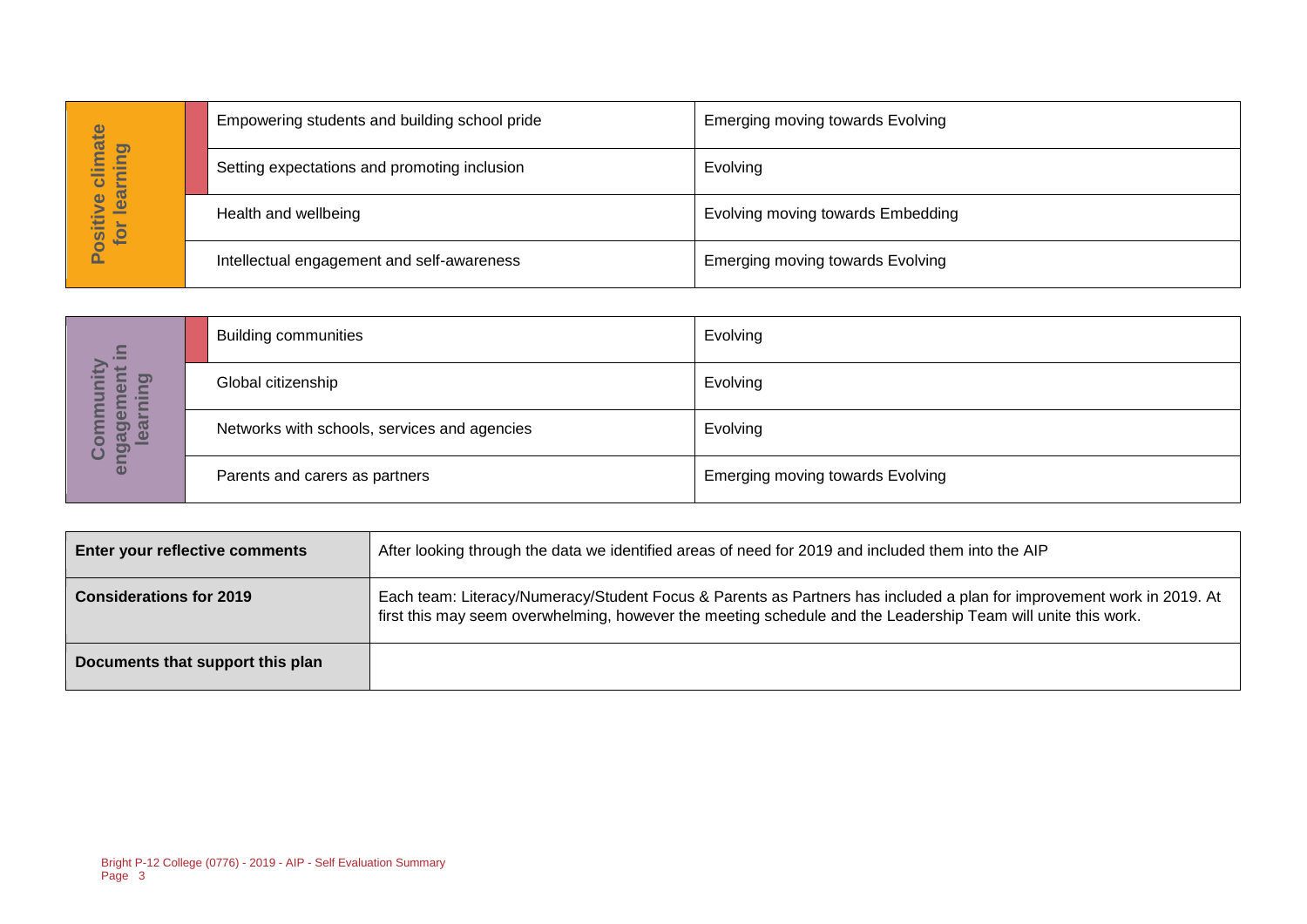### **SSP Goals Targets and KIS**

| Goal 1                                                                     | Every teacher is actively engaged in providing differentiated learning that stimulates and challenges all students, and<br>improves student outcomes. |
|----------------------------------------------------------------------------|-------------------------------------------------------------------------------------------------------------------------------------------------------|
| Target 1.1                                                                 | Move from evolving to embedding on the continuum of practice for Evaluating impact on learning                                                        |
|                                                                            | Move from emerging to embedding on the continuum of practice for Evidence based high impact strategies                                                |
|                                                                            | Move from evolving to embedding on the continuum of practice for Curriculum planning and assessment                                                   |
|                                                                            | Move from evolving to embedding on the continuum of practice for Building practice excellence                                                         |
|                                                                            |                                                                                                                                                       |
| <b>Key Improvement Strategy 1.a</b><br><b>Building practice excellence</b> | Build teacher capacity to use data to inform teaching and learning.                                                                                   |
| <b>Key Improvement Strategy 1.b</b><br><b>Building practice excellence</b> | Build teacher capacity to plan and deliver differentiated learning.                                                                                   |
| <b>Key Improvement Strategy 1.c</b><br><b>Building practice excellence</b> | Staff working cooperatively and collaboratively in teaching and learning teams to improve teaching and learning.                                      |
| Goal 2                                                                     | Foster a learning community that supports and nurtures the development of the whole child.                                                            |
| Target 2.1                                                                 | Move from embedding to excelling on the continuum of practice for Setting expectations and promoting<br>inclusion                                     |
|                                                                            | Move from evolving to embedding on the continuum of practice for Empowering students and building school pride                                        |
|                                                                            | Move from evolving to embedding on the continuum of practice for Health and Wellbeing                                                                 |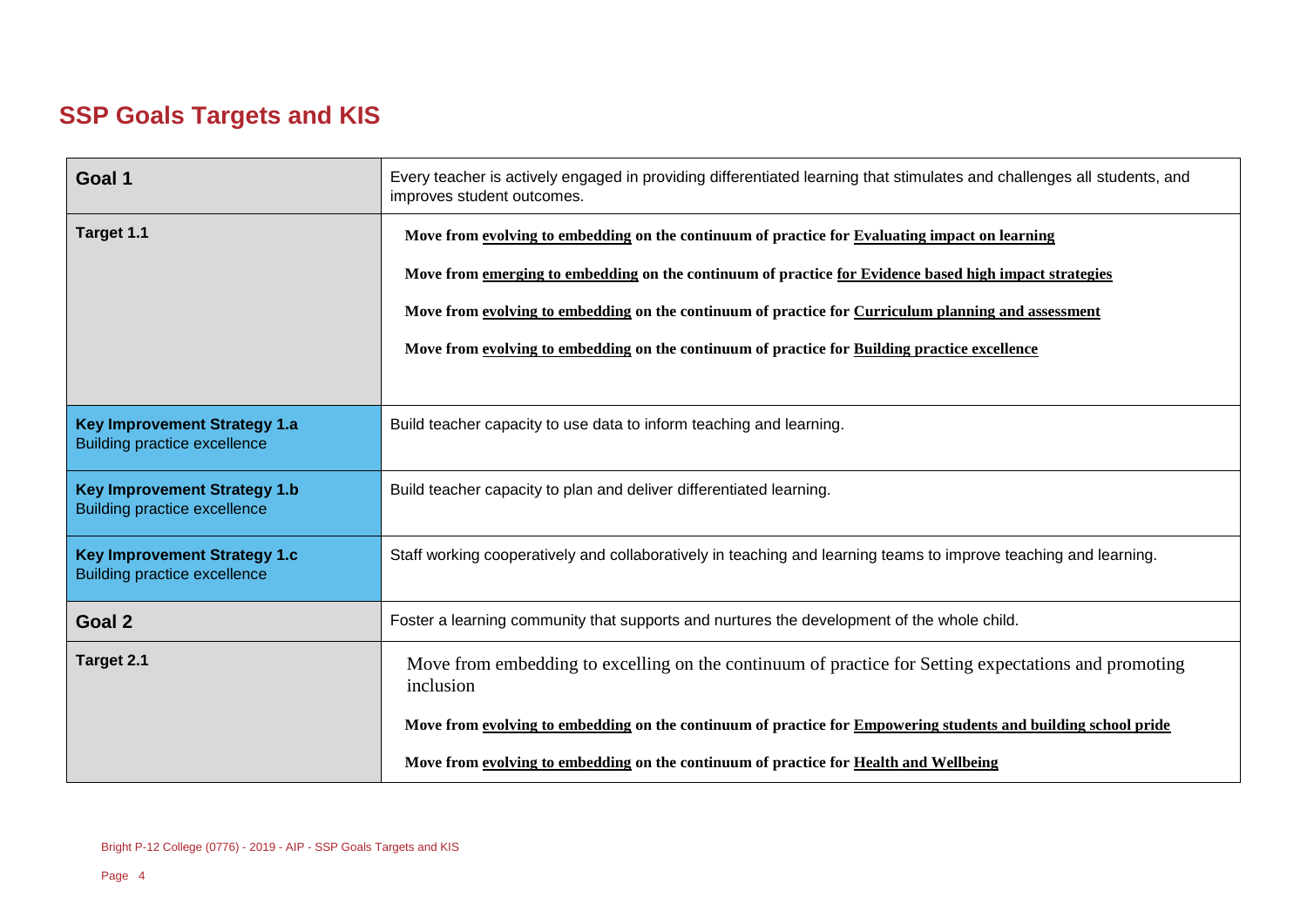|                                                                                  | Move from evolving to embedding on the continuum of practice for Intellectual engagement and self-awareness                                                                                                                                                                                                      |
|----------------------------------------------------------------------------------|------------------------------------------------------------------------------------------------------------------------------------------------------------------------------------------------------------------------------------------------------------------------------------------------------------------|
| Key Improvement Strategy 2.a<br>Empowering students and building school<br>pride | Commence the implementation of the SWPBSP framework across P to 12                                                                                                                                                                                                                                               |
| Goal 3                                                                           | Increase community partnerships to achieve the schools vision.                                                                                                                                                                                                                                                   |
| Target 3.1                                                                       | Move from embedding to excelling on the continuum of practice for Networks with schools, services and agencies                                                                                                                                                                                                   |
|                                                                                  | Move from evolving to embedding on the continuum of practice for Parents and carers as partners                                                                                                                                                                                                                  |
|                                                                                  | Move from embedding to excelling on the continuum of practice for Building Communities                                                                                                                                                                                                                           |
|                                                                                  |                                                                                                                                                                                                                                                                                                                  |
| Key Improvement Strategy 3.a<br>Parents and carers as partners                   | Develop a Communication & Engagement Plan.<br>1.<br>2.<br>Establish a parent and fundraising group.<br>3.<br>Regularly review Bright P-12 College Policy with the College Community.<br>Develop a Pipeline of Projects to focus the fundraising of the College.<br>4.<br>5.<br>Establish a Building Master Plan. |
| Goal 4                                                                           | Every member of College Community enacts the values and guiding behaviours of Bright P12 College.                                                                                                                                                                                                                |
| Target 4.1                                                                       | Move from emerging to embedding on the continuum of practice for Building Leadership teams                                                                                                                                                                                                                       |
|                                                                                  | Move from emerging to embedding on the continuum of practice for Vision, Values and Culture                                                                                                                                                                                                                      |
|                                                                                  | Move from embedding to excelling on the continuum of practice for Strategic Resource Management                                                                                                                                                                                                                  |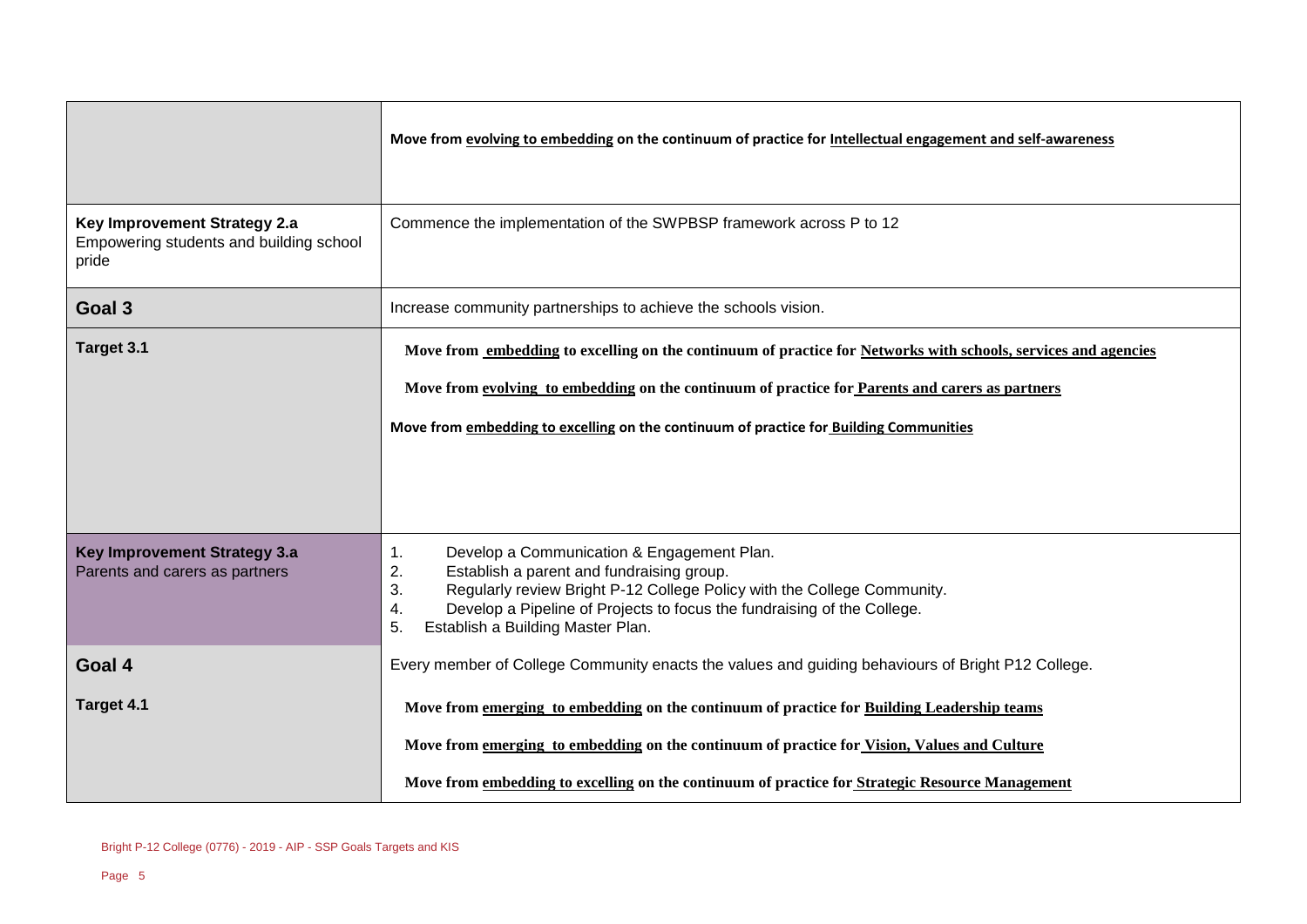|                                                                | Move from evolving to embedding on the continuum of practice for Instructional & Shared Leadership |
|----------------------------------------------------------------|----------------------------------------------------------------------------------------------------|
| Key Improvement Strategy 4.a<br>Parents and carers as partners | This is not a KIS for 2019                                                                         |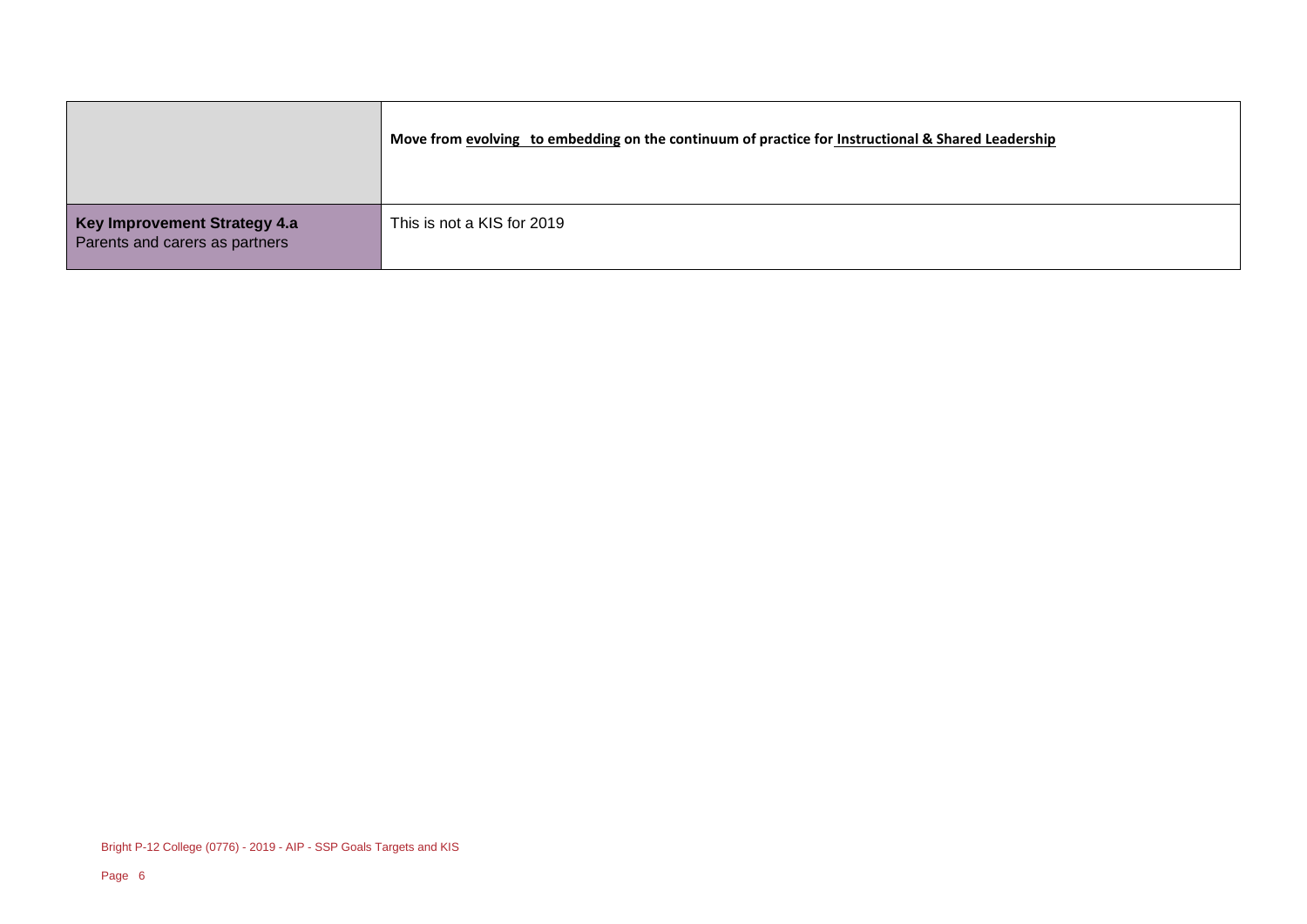#### **Select Annual Goals and KIS**

| <b>Four Year Strategic Goals</b>                                                                                                                               | Is this<br>selected for<br>focus this<br>year? | <b>Four Year Strategic Targets</b>                                                                                                                                                                                                                                                                                                                                                                                           | 12 month target<br>The 12 month target is an incremental step<br>towards meeting the 4-year target, using the<br>same data set.                                                                                                                                                                                                                                                                                                                |
|----------------------------------------------------------------------------------------------------------------------------------------------------------------|------------------------------------------------|------------------------------------------------------------------------------------------------------------------------------------------------------------------------------------------------------------------------------------------------------------------------------------------------------------------------------------------------------------------------------------------------------------------------------|------------------------------------------------------------------------------------------------------------------------------------------------------------------------------------------------------------------------------------------------------------------------------------------------------------------------------------------------------------------------------------------------------------------------------------------------|
| Every teacher is actively engaged in<br>providing differentiated learning that<br>stimulates and challenges all<br>students, and improves student<br>outcomes. | Yes                                            | Move from evolving to embedding on the continuum of practice<br>for Evaluating impact on learning<br>Move from emerging to embedding on the continuum of practice<br>for Evidence based high impact strategies<br>Move from evolving to embedding on the continuum of practice<br>for Curriculum planning and assessment<br>Move from evolving to embedding on the continuum of practice<br>for Building practice excellence | Grade 3 Writing in top 2 bands from 51%<br>to 55%<br>Grade 5 Writing in top 2 bands from 14%<br>to 18%<br>Grade 7 Writing in top 2 brand from 4% to<br>8%<br>Grade 9 Writing in top 2 bands from 3%<br>to 7%<br>Grade 5 Writing in the bottom 2 bands<br>from 2% to 0%<br>Grade 7 Writing in the bottom 2 bands<br>from 7% to 5%<br>Grade 9 Writing in bottom 2 bands from<br>24% to 18%<br>Grade 5 Writing relative growth from 71%<br>to 75% |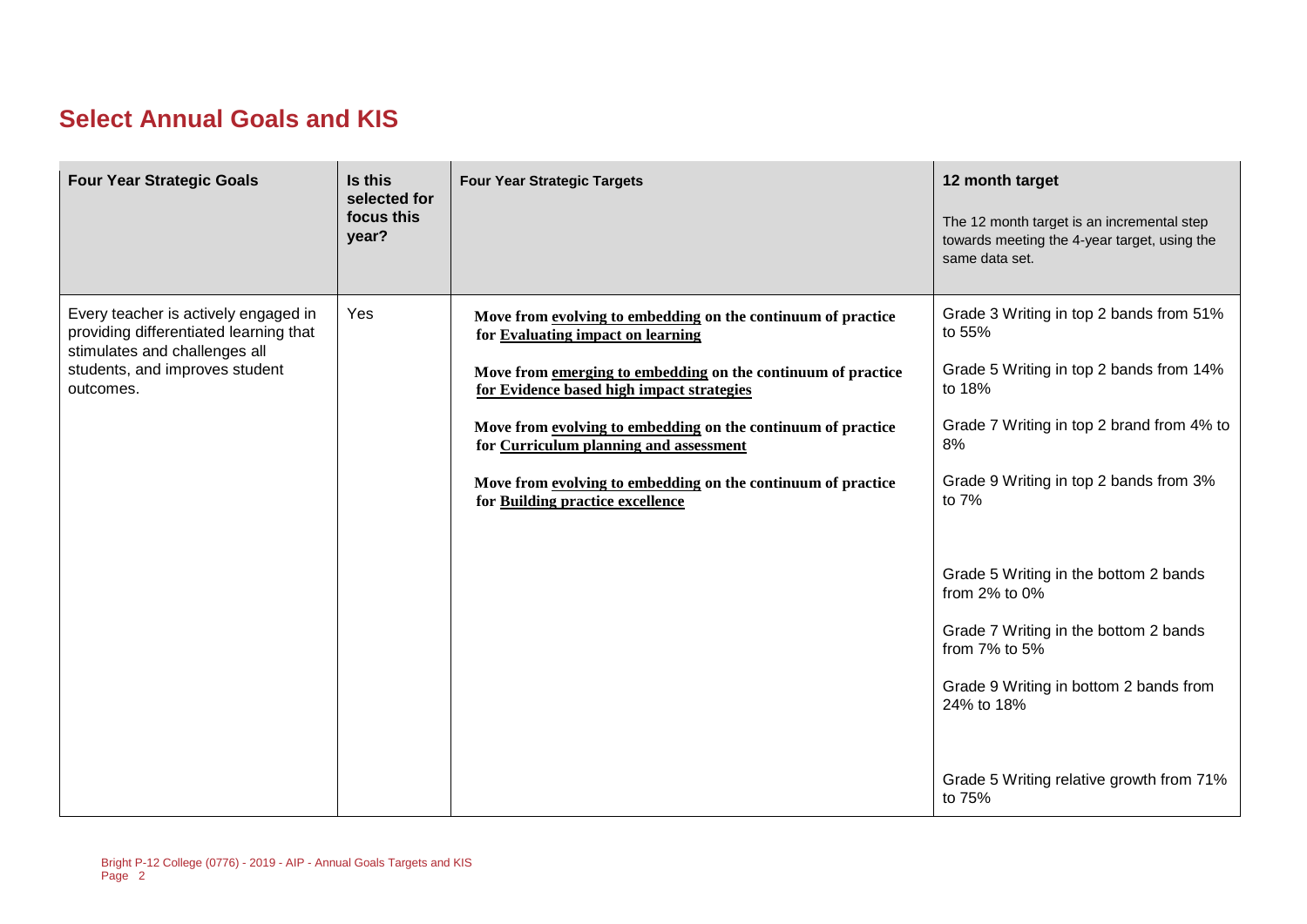| Foster a learning community that<br>supports and nurtures the<br>development of the whole child. | Yes | Move from embedding to excelling on the continuum of<br>practice for Setting expectations and promoting inclusion<br>Move from evolving to embedding on the continuum of practice<br>for Empowering students and building school pride<br>Move from evolving to embedding on the continuum of practice<br>for Health and Wellbeing<br>Move from evolving to embedding on the continuum of practice for<br>Intellectual engagement and self-awareness | Grade 7 Writing relative growth from 63%<br>to 67%<br>Grade 9 Writing relative growth from 68<br>% to 72%<br>Improve Cross-walk survey results -<br>focusing on 'Teaching students how to<br>learn' - item numbers 4, 13, 16, 20, 30<br>An incremental step towards the 4year<br>target set in the SSP<br><b>Empowering Students and</b><br><b>Building School Pride</b><br>Intellectual engagement and self -<br>awareness |
|--------------------------------------------------------------------------------------------------|-----|------------------------------------------------------------------------------------------------------------------------------------------------------------------------------------------------------------------------------------------------------------------------------------------------------------------------------------------------------------------------------------------------------------------------------------------------------|-----------------------------------------------------------------------------------------------------------------------------------------------------------------------------------------------------------------------------------------------------------------------------------------------------------------------------------------------------------------------------------------------------------------------------|
| Increase community partnerships to<br>achieve the schools vision.                                | Yes | Move from embedding to excelling on the continuum of practice<br>for Networks with schools, services and agencies<br>Move from evolving to embedding on the continuum of practice<br>for Parents and carers as partners<br>Move from embedding to excelling on the continuum of practice for<br><b>Building Communities</b>                                                                                                                          | Move from evolving to embedding on the<br>continuum of practice for Parents and<br>carers as partners                                                                                                                                                                                                                                                                                                                       |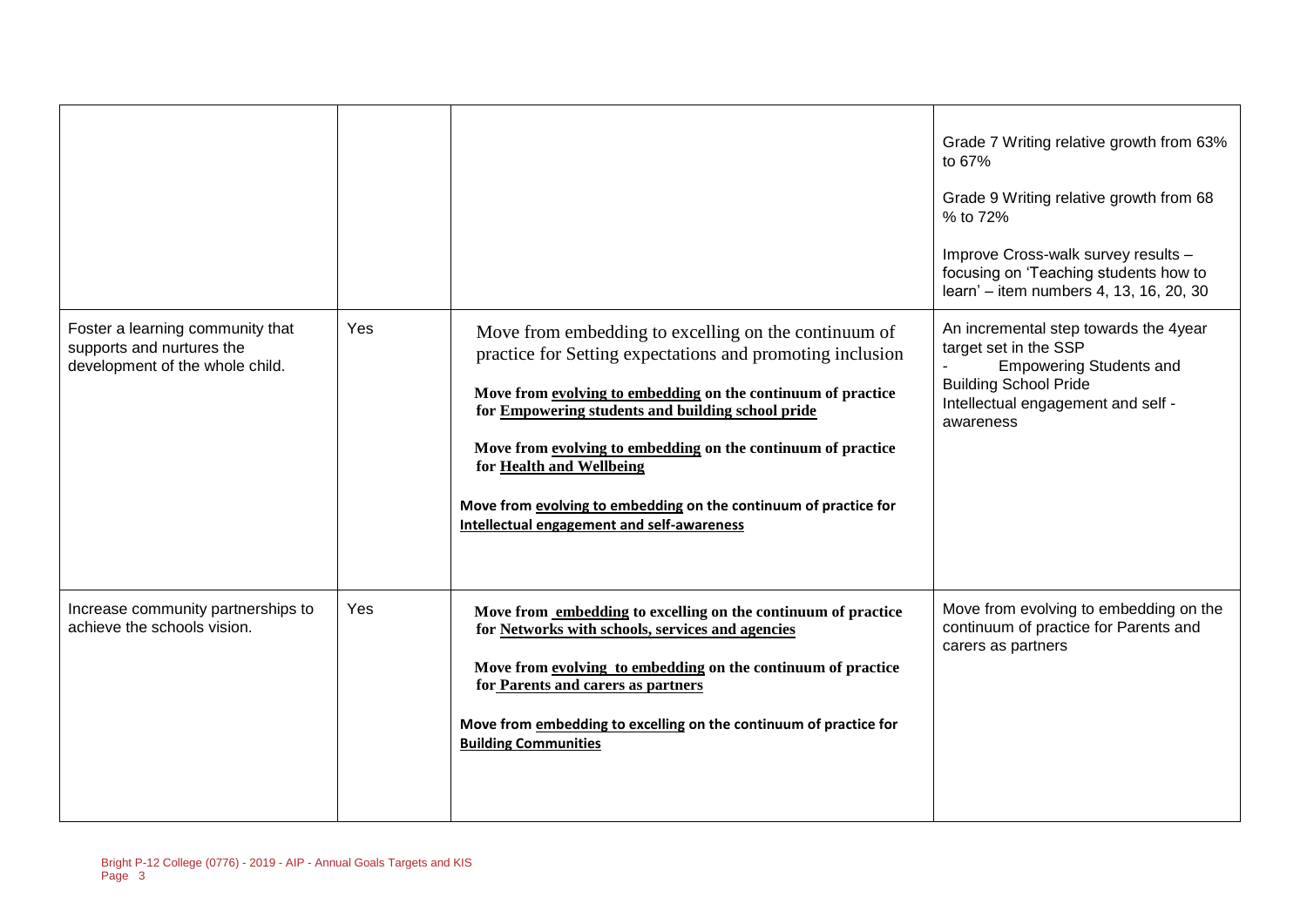| Every member of College Community<br>enacts the values and guiding<br>behaviours of Bright P12 College. | No | Move from emerging to embedding on the continuum of practice<br>for Building Leadership teams<br>Move from emerging to embedding on the continuum of practice<br>for Vision, Values and Culture<br>Move from embedding to excelling on the continuum of practice<br>for Strategic Resource Management<br>Move from evolving to embedding on the continuum of practice for<br><b>Instructional &amp; Shared Leadership</b> |  |
|---------------------------------------------------------------------------------------------------------|----|---------------------------------------------------------------------------------------------------------------------------------------------------------------------------------------------------------------------------------------------------------------------------------------------------------------------------------------------------------------------------------------------------------------------------|--|
|                                                                                                         |    |                                                                                                                                                                                                                                                                                                                                                                                                                           |  |

| Goal 1              | Every teacher is actively engaged in providing differentiated learning that stimulates and challenges all students, and improves<br>student outcomes. |
|---------------------|-------------------------------------------------------------------------------------------------------------------------------------------------------|
| 12 Month Target 1.1 | Grade 3 Writing in top 2 bands from 51% to 55%                                                                                                        |
|                     | Grade 5 Writing in top 2 bands from 14% to 18%                                                                                                        |
|                     | Grade 7 Writing in top 2 brand from 4% to 8%                                                                                                          |
|                     | Grade 9 Writing in top 2 bands from 3% to 7%                                                                                                          |
|                     |                                                                                                                                                       |
|                     | Grade 5 Writing in the bottom 2 bands from 2% to 0%                                                                                                   |
|                     | Grade 7 Writing in the bottom 2 bands from 7% to 5%                                                                                                   |
|                     | Grade 9 Writing in bottom 2 bands from 24% to 18%                                                                                                     |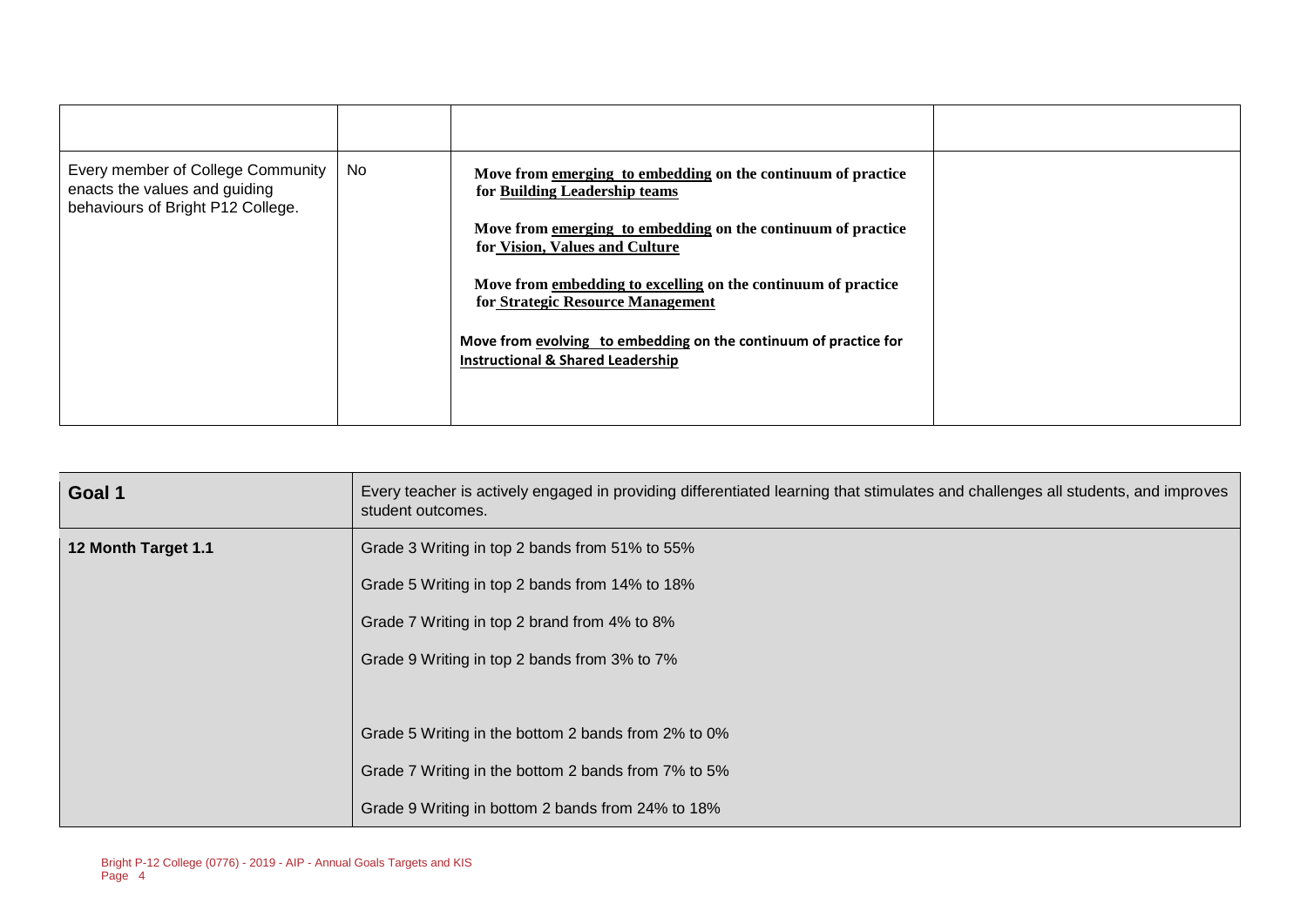|                                                                                                                                                                                                                                                                                           | Grade 5 Writing relative growth from 71% to 75%<br>Grade 7 Writing relative growth from 63% to 67%<br>Grade 9 Writing relative growth from 68 % to 72%<br>Improve Cross-walk survey results – focusing on 'Teaching students how to learn' – item numbers 4, 13, 16, 20, 30                                                                                                                                                                                                                                                                                                                                                                                                                                                                                                                                                                                                                                                                                                                                                            |                                              |  |  |
|-------------------------------------------------------------------------------------------------------------------------------------------------------------------------------------------------------------------------------------------------------------------------------------------|----------------------------------------------------------------------------------------------------------------------------------------------------------------------------------------------------------------------------------------------------------------------------------------------------------------------------------------------------------------------------------------------------------------------------------------------------------------------------------------------------------------------------------------------------------------------------------------------------------------------------------------------------------------------------------------------------------------------------------------------------------------------------------------------------------------------------------------------------------------------------------------------------------------------------------------------------------------------------------------------------------------------------------------|----------------------------------------------|--|--|
| <b>Key Improvement Strategies</b>                                                                                                                                                                                                                                                         |                                                                                                                                                                                                                                                                                                                                                                                                                                                                                                                                                                                                                                                                                                                                                                                                                                                                                                                                                                                                                                        | Is this KIS selected for focus this<br>year? |  |  |
| KIS <sub>1</sub><br><b>Building practice excellence</b>                                                                                                                                                                                                                                   | Build teacher capacity to use data to inform teaching and learning.                                                                                                                                                                                                                                                                                                                                                                                                                                                                                                                                                                                                                                                                                                                                                                                                                                                                                                                                                                    | Yes                                          |  |  |
| KIS <sub>2</sub><br><b>Building practice excellence</b>                                                                                                                                                                                                                                   | Build teacher capacity to plan and deliver differentiated learning.                                                                                                                                                                                                                                                                                                                                                                                                                                                                                                                                                                                                                                                                                                                                                                                                                                                                                                                                                                    | Yes                                          |  |  |
| KIS <sub>3</sub><br><b>Building practice excellence</b>                                                                                                                                                                                                                                   | Staff working cooperatively and collaboratively in teaching and learning teams to improve<br>teaching and learning.                                                                                                                                                                                                                                                                                                                                                                                                                                                                                                                                                                                                                                                                                                                                                                                                                                                                                                                    | Yes                                          |  |  |
| Explain why the school has selected this<br>KIS as a focus for this year. Please make<br>reference to the self-evaluation, relevant<br>school data, the progress against School<br>Strategic Plan (SSP) goals, targets, and the<br>diagnosis of issues requiring particular<br>attention. | After reviewing our NAPLAN data and trends, VCE results and Teacher Judgements it is clear Writing needs to be investigated<br>further and a focus for 2019. The same students when measured in Reading perform at a much higher standard. Why is this?<br>Evaluation of school data (low levels of growth in Naplan) demonstrated the need to focus on open ended tasks to build<br>understanding and mathematical capabilities, rather than just purely knowledge based teaching and learning. Currently we are<br>steadily improving the percentage of students experiencing medium and high growth in Naplan, a target from our SSP. An<br>increased level of medium Naplan growth further indicates the need to extend and support our students individual learning<br>needs, as measured by summative/diagnostic assessment in Naplan and Pat-Mathamtics. Cross-walk surveys indicated our<br>strength in establishing a positive climate for learning and an area for improvement in explicitly teaching students how to learn. |                                              |  |  |
| Goal 2                                                                                                                                                                                                                                                                                    | Foster a learning community that supports and nurtures the development of the whole child.                                                                                                                                                                                                                                                                                                                                                                                                                                                                                                                                                                                                                                                                                                                                                                                                                                                                                                                                             |                                              |  |  |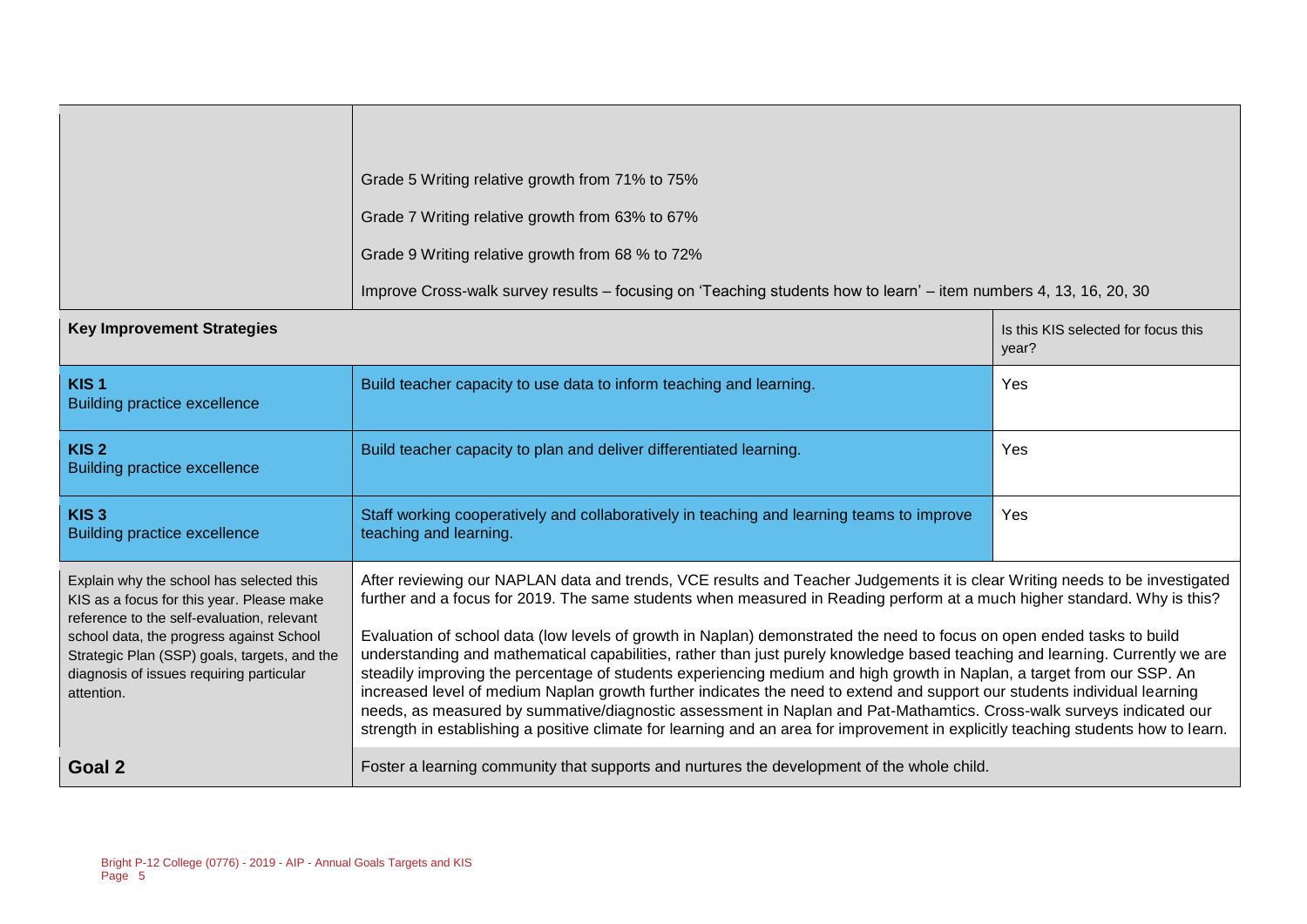| 12 Month Target 2.1                                                                                                                                                                                                                                                                       | An incremental step towards the 4year target set in the SSP<br><b>Empowering Students and Building School Pride</b><br>Intellectual engagement and self-awareness                                                                                                                                                                                                                                                                                                                                                                                                                                                                                                                                                                                                                                                                                                                                                                                                                                                                                          |                                              |  |  |
|-------------------------------------------------------------------------------------------------------------------------------------------------------------------------------------------------------------------------------------------------------------------------------------------|------------------------------------------------------------------------------------------------------------------------------------------------------------------------------------------------------------------------------------------------------------------------------------------------------------------------------------------------------------------------------------------------------------------------------------------------------------------------------------------------------------------------------------------------------------------------------------------------------------------------------------------------------------------------------------------------------------------------------------------------------------------------------------------------------------------------------------------------------------------------------------------------------------------------------------------------------------------------------------------------------------------------------------------------------------|----------------------------------------------|--|--|
| <b>Key Improvement Strategies</b>                                                                                                                                                                                                                                                         |                                                                                                                                                                                                                                                                                                                                                                                                                                                                                                                                                                                                                                                                                                                                                                                                                                                                                                                                                                                                                                                            | Is this KIS selected for focus this<br>year? |  |  |
| KIS <sub>1</sub><br>Empowering students and building<br>school pride                                                                                                                                                                                                                      | Commence the implementation of the SWPBSP framework across P to 12                                                                                                                                                                                                                                                                                                                                                                                                                                                                                                                                                                                                                                                                                                                                                                                                                                                                                                                                                                                         | Yes                                          |  |  |
| Explain why the school has selected this<br>KIS as a focus for this year. Please make<br>reference to the self-evaluation, relevant<br>school data, the progress against School<br>Strategic Plan (SSP) goals, targets, and the<br>diagnosis of issues requiring particular<br>attention. | Empowering students and building school pride - Emerging<br>Setting expectations and promoting inclusion - Evolving<br>Health and Wellbeing - Embedding<br>Intellectual engagement and self-awareness - Emerging<br>The areas for improvement are -<br>School Safety - on the AtoSS students rated Respect for Diversity 52%, Bullying 61% positive and Advocate at School at 68%.<br>Our target is to see a 5% increase<br>Teacher Student Relationships - on the AtoSS students across 3 to 12 rated Teacher Concern at only 48% positive and Effort<br>at 68%<br>Social Engagement - on the AtoSS students across 3 to 12 rated School Stage Transitions 51% @ Yr 7 and 49% positive at Yr<br>10 to 12, Sense of Connectedness at 57% and Student Voice and Agency at 45% positive.<br>Our target is to see a 5 to 10% increase across all of the above areas.<br>Areas that need improvement but are reliant on pedagogical practices improving are Effective Teaching Practice for Cognitive<br>Engagement, Learning Characteristics and Disposition. |                                              |  |  |
| Goal 3                                                                                                                                                                                                                                                                                    | Increase community partnerships to achieve the schools vision.                                                                                                                                                                                                                                                                                                                                                                                                                                                                                                                                                                                                                                                                                                                                                                                                                                                                                                                                                                                             |                                              |  |  |
| 12 Month Target 3.1                                                                                                                                                                                                                                                                       | Move from evolving to embedding on the continuum of practice for Parents and carers as partners                                                                                                                                                                                                                                                                                                                                                                                                                                                                                                                                                                                                                                                                                                                                                                                                                                                                                                                                                            |                                              |  |  |
| <b>Key Improvement Strategies</b>                                                                                                                                                                                                                                                         |                                                                                                                                                                                                                                                                                                                                                                                                                                                                                                                                                                                                                                                                                                                                                                                                                                                                                                                                                                                                                                                            | Is this KIS selected for focus this<br>year? |  |  |
| KIS <sub>1</sub>                                                                                                                                                                                                                                                                          | Develop a Communication & Engagement Plan.<br>1.<br>2.<br>Establish a parent and fundraising group.                                                                                                                                                                                                                                                                                                                                                                                                                                                                                                                                                                                                                                                                                                                                                                                                                                                                                                                                                        | Yes                                          |  |  |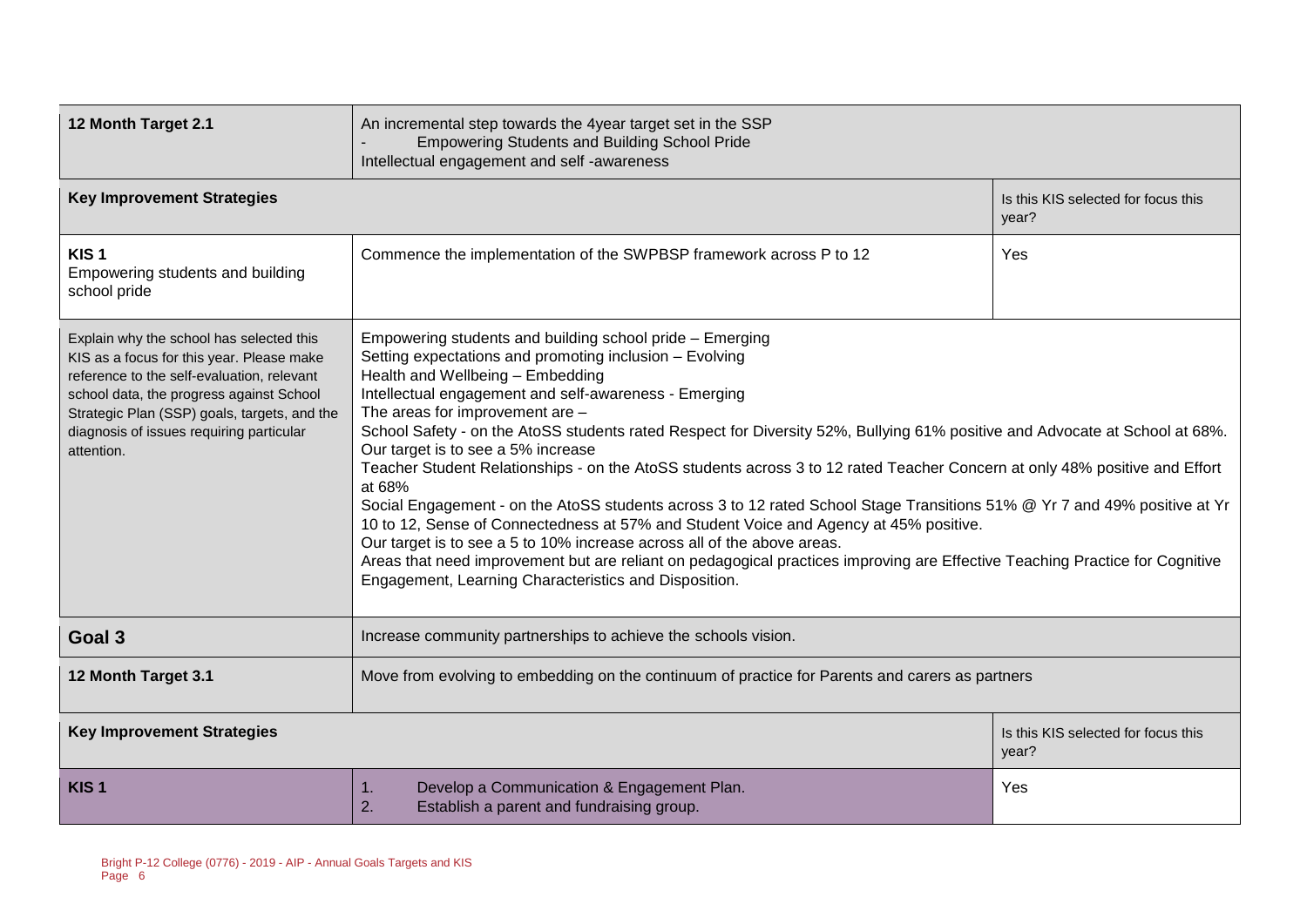| Parents and carers as partners                                                                                                                                                                                                                                                            | Regularly review Bright P-12 College Policy with the College Community.<br>3.<br>Develop a Pipeline of Projects to focus the fundraising of the College.<br>Establish a Building Master Plan.<br>5.                                                                                   |  |
|-------------------------------------------------------------------------------------------------------------------------------------------------------------------------------------------------------------------------------------------------------------------------------------------|---------------------------------------------------------------------------------------------------------------------------------------------------------------------------------------------------------------------------------------------------------------------------------------|--|
| Explain why the school has selected this<br>KIS as a focus for this year. Please make<br>reference to the self-evaluation, relevant<br>school data, the progress against School<br>Strategic Plan (SSP) goals, targets, and the<br>diagnosis of issues requiring particular<br>attention. | Improving parent engagement with the College to benefit students and staff. Based on the 2018 Parent Opinion survey which<br>showed a drop in most aspects of the survey this is a priority area for the College. Also, in 2018 the long-standing P&F Sub-<br>Committee took a break. |  |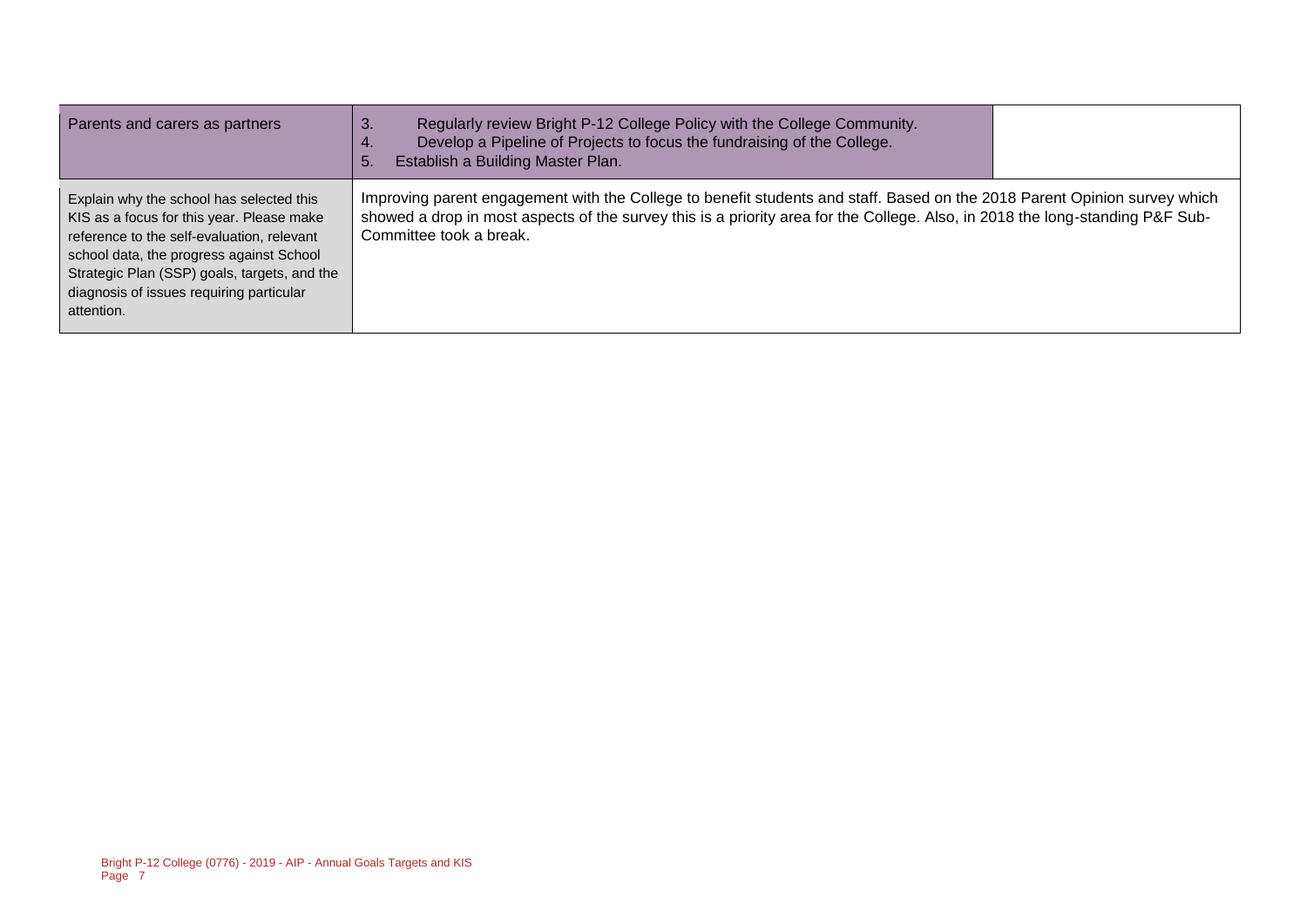#### **Define Actions, Outcomes and Activities**

| Goal 1                                                  | Every teacher is actively engaged in providing differentiated learning that stimulates and challenges all students, and improves<br>student outcomes. |
|---------------------------------------------------------|-------------------------------------------------------------------------------------------------------------------------------------------------------|
| 12 Month Target 1.1                                     | Grade 3 Writing in top 2 bands from 51% to 55%                                                                                                        |
|                                                         | Grade 5 Writing in top 2 bands from 14% to 18%                                                                                                        |
|                                                         | Grade 7 Writing in top 2 brand from 4% to 8%                                                                                                          |
|                                                         | Grade 9 Writing in top 2 bands from 3% to 7%                                                                                                          |
|                                                         |                                                                                                                                                       |
|                                                         | Grade 5 Writing in the bottom 2 bands from 2% to 0%                                                                                                   |
|                                                         | Grade 7 Writing in the bottom 2 bands from 7% to 5%                                                                                                   |
|                                                         | Grade 9 Writing in bottom 2 bands from 24% to 18%                                                                                                     |
|                                                         |                                                                                                                                                       |
|                                                         | Grade 5 Writing relative growth from 71% to 75%                                                                                                       |
|                                                         | Grade 7 Writing relative growth from 63% to 67%                                                                                                       |
|                                                         | Grade 9 Writing relative growth from 68 % to 72%                                                                                                      |
|                                                         | Improve Cross-walk survey results – focusing on 'Teaching students how to learn' – item numbers 4, 13, 16, 20, 30                                     |
| KIS <sub>1</sub><br><b>Building practice excellence</b> | Build teacher capacity to use data to inform teaching and learning.                                                                                   |
| <b>Actions</b>                                          | Primary: Explore the High Impact teaching strategies through the writer workshop model within primary.                                                |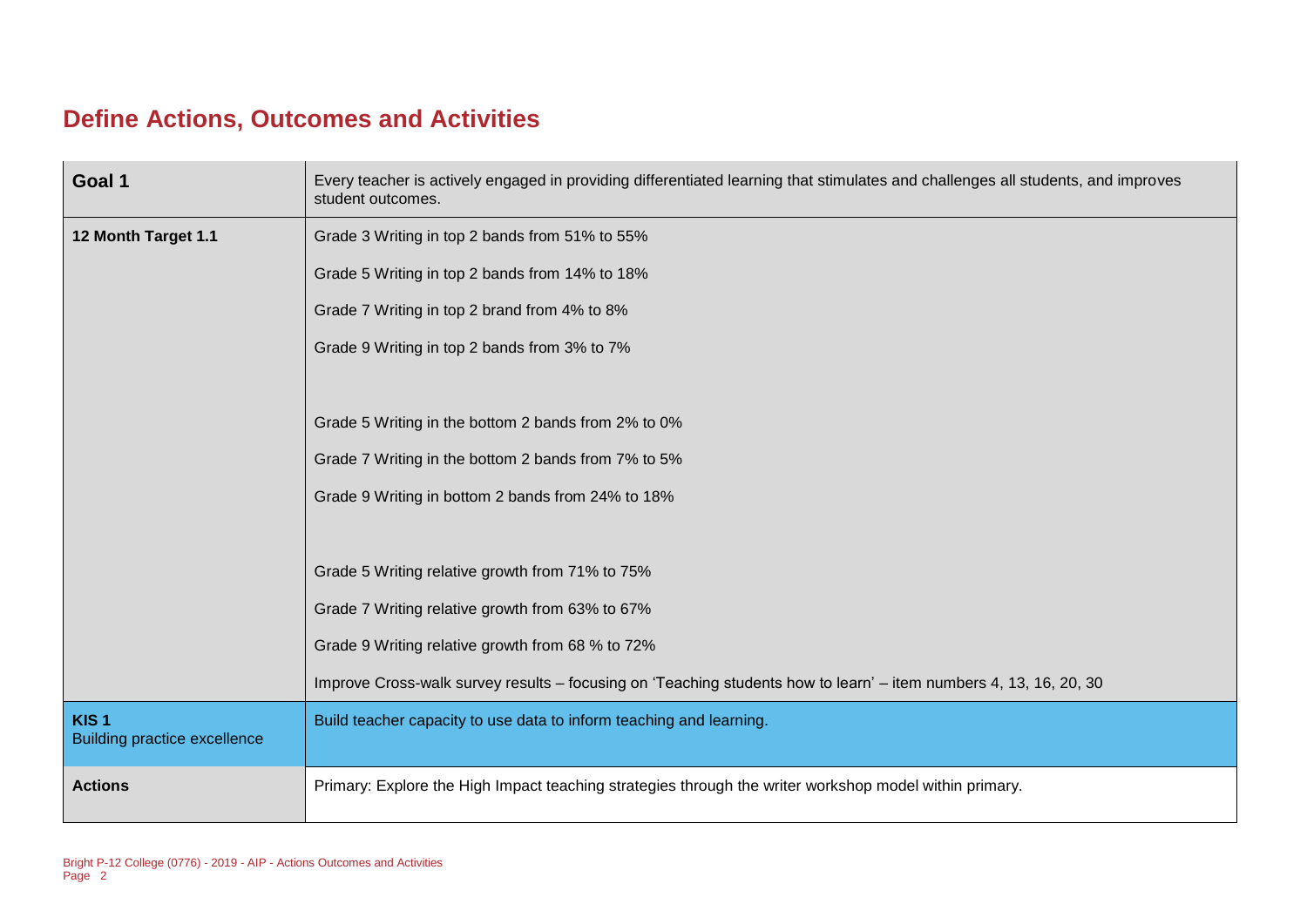| Reading:<br>Benchmark x2 a year (Term 1 and Term 3).<br>Use Benchmark reading groups to focus at level<br>Use Fountas and Pinnell continuum<br>T and L team meetings to explore F and P continuum<br>Professional reading for P-6 Staff- F and P document with reference to key areas of reading development.<br>Intervention- 2019 Sally Kellett Primary<br>Using Kelli 3 tiered system- Sally .4<br>Readers notebook<br>Student shadowing across literacy blocks for reading.<br>P-12 Independent reading-Professional Learning-Professional reading. No more independent reading without support.<br>During library times students will have a defined purpose for the visit to the library and this will built upon as they go through Primary<br>school. |
|---------------------------------------------------------------------------------------------------------------------------------------------------------------------------------------------------------------------------------------------------------------------------------------------------------------------------------------------------------------------------------------------------------------------------------------------------------------------------------------------------------------------------------------------------------------------------------------------------------------------------------------------------------------------------------------------------------------------------------------------------------------|
| Writing:<br>P-6 introduction of Writers Workshop model for planning. T & L meetings<br>Peer sharing/Peer observation/sharing ideas<br>Writers notebook- Leanne to share her class notebooks<br>Formative assessment of writer T&L meetings<br>Student shadowing across literacy blocks for writing.                                                                                                                                                                                                                                                                                                                                                                                                                                                           |
| Secondary:                                                                                                                                                                                                                                                                                                                                                                                                                                                                                                                                                                                                                                                                                                                                                    |
| <b>Professional Learning</b><br>In secondary aim for some secondary teachers to complete the literacy for learning course over the year.                                                                                                                                                                                                                                                                                                                                                                                                                                                                                                                                                                                                                      |
| Reading:<br>Year 7/8 Introduce F and P Benchmarking.<br>Intervention 2019 7/8 Below Term 1- Heather to complete during English times<br>P-12 Independent reading-Professional Learning-Professional reading. No more independent reading without support.                                                                                                                                                                                                                                                                                                                                                                                                                                                                                                     |
| Literacy Leaders:<br>Class Library- Leaders to explore possibilities and organise with Julie Thomas<br>Leaders to be Intervention team-case management<br>Review the Literacy block- Scope and Sequence - P-6- Zerlina                                                                                                                                                                                                                                                                                                                                                                                                                                                                                                                                        |
| Staff:                                                                                                                                                                                                                                                                                                                                                                                                                                                                                                                                                                                                                                                                                                                                                        |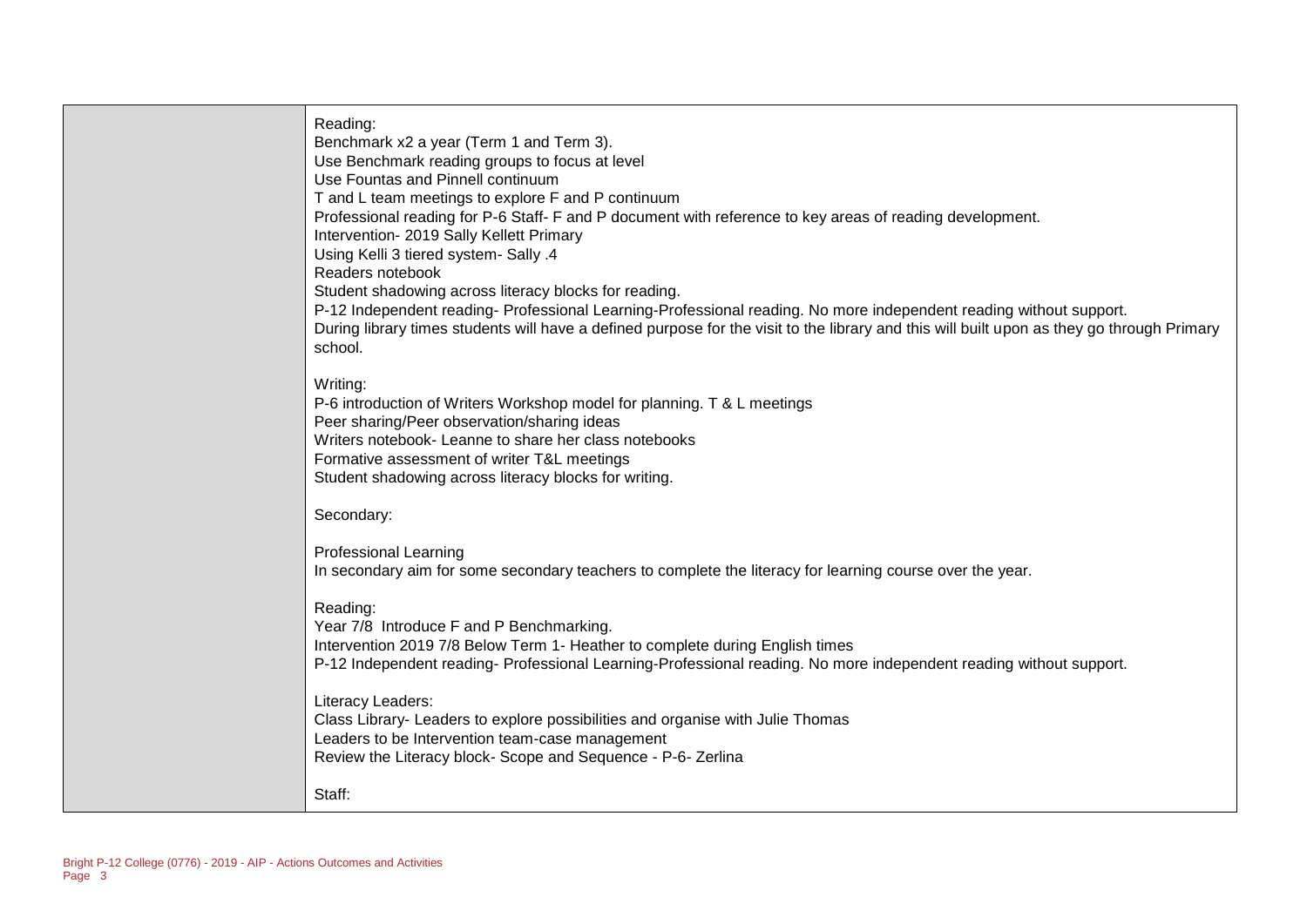|                 | Training for staff on how we student shadow? Why we are shadowing these students? what are the benefits of doing this?<br>Secondary staff to be incorporating HITs into their lessons and thy will engaged in professional learning around these during meeting<br>times.                                                                                                                                                                                                                                                                                                                                                                                                                                                                                                                                                                                                                                     |
|-----------------|---------------------------------------------------------------------------------------------------------------------------------------------------------------------------------------------------------------------------------------------------------------------------------------------------------------------------------------------------------------------------------------------------------------------------------------------------------------------------------------------------------------------------------------------------------------------------------------------------------------------------------------------------------------------------------------------------------------------------------------------------------------------------------------------------------------------------------------------------------------------------------------------------------------|
| <b>Outcomes</b> |                                                                                                                                                                                                                                                                                                                                                                                                                                                                                                                                                                                                                                                                                                                                                                                                                                                                                                               |
|                 | Students will:<br>In primary all students will be working into a readers and writers notebook<br>All students P-8 will have F & P Benchmarking assessments completed in term 1 & 3<br>All students in P-6 will have access to a class library<br>All students in P-8 will have access to literacy intervention                                                                                                                                                                                                                                                                                                                                                                                                                                                                                                                                                                                                |
|                 | Teachers will:<br>P-6 all teachers will be using the Writers Workshop Model incorporating the HITs<br>7-12 all teachers will have completed the Literacy for Learning Development course and focused on HITs during meeting time<br>P-6 use of the F&P Literacy Continuum in their literacy block<br>P-6 use of a consistent literacy block<br>P-8 use case management meetings<br>P-10 use of student shadowing to develop teacher understanding and knowledge<br>P-12 all teachers completing professional reading<br>Engage in meetings with TLT on areas for development. Include sharing, discussions etc<br>Sally K and Heather R to work with students by using the intervention kits, Fountas and Pinnell<br>Julie T to work with staff in Primary to set up class libraries as well as Library professional reading for Teachers.<br>Vicki to work with Primary to build a strong Library curriculum |
|                 | Principal will:<br>Engage in professional learning with Literacy for Learning Development course<br>Lead Learner<br>Provide resources                                                                                                                                                                                                                                                                                                                                                                                                                                                                                                                                                                                                                                                                                                                                                                         |
|                 | (Other - Parents/Carers will:)                                                                                                                                                                                                                                                                                                                                                                                                                                                                                                                                                                                                                                                                                                                                                                                                                                                                                |
|                 | Supporting reading by continuing to read at home with their children                                                                                                                                                                                                                                                                                                                                                                                                                                                                                                                                                                                                                                                                                                                                                                                                                                          |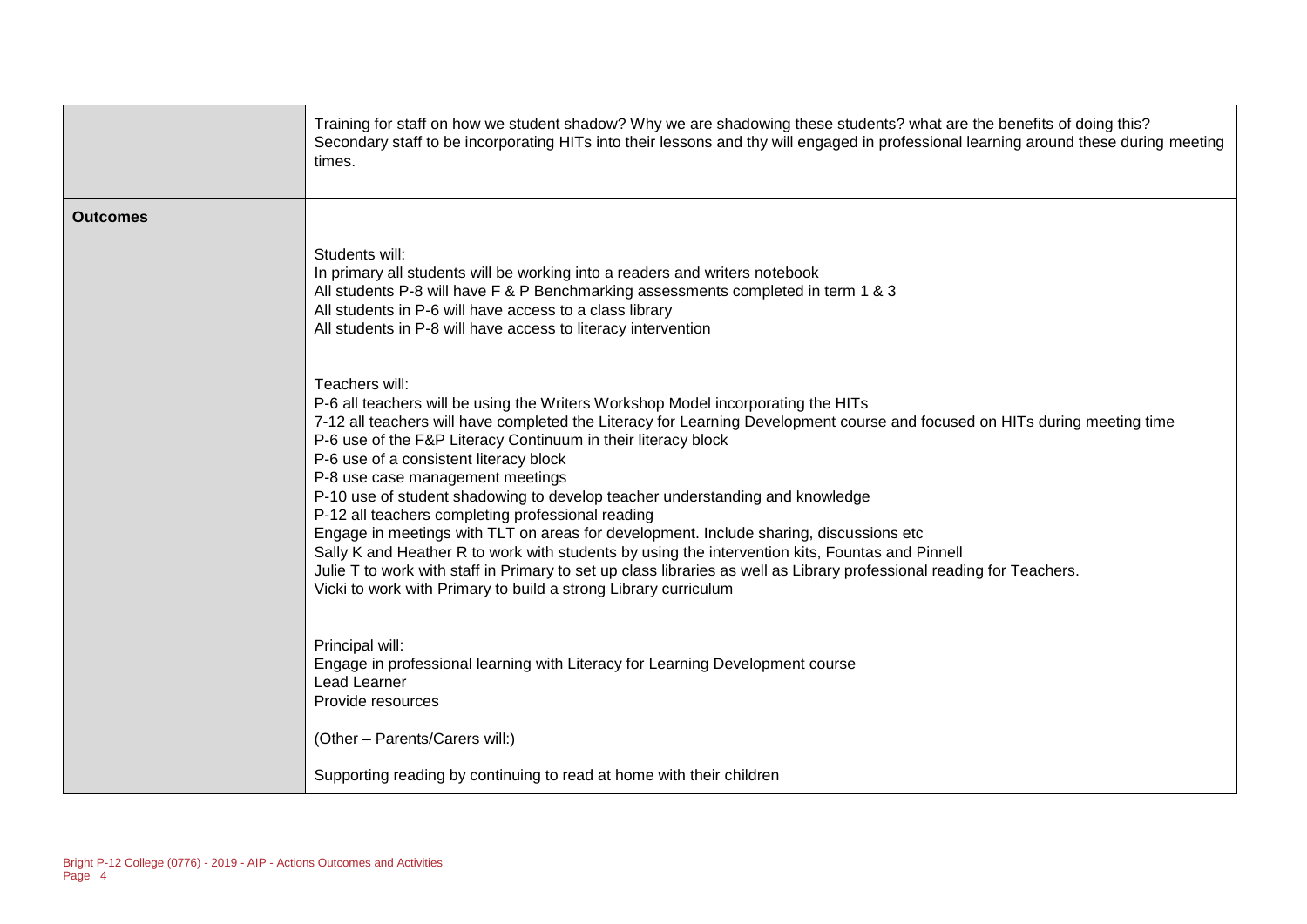|                                                                                                                                                                                                                                                                                                                  | Encouraging the use of readers notebook and writers notebook at home                                                                                                                                                                                                                                                                                                              |                                                                                                         |                                 |                                  |                                                      |
|------------------------------------------------------------------------------------------------------------------------------------------------------------------------------------------------------------------------------------------------------------------------------------------------------------------|-----------------------------------------------------------------------------------------------------------------------------------------------------------------------------------------------------------------------------------------------------------------------------------------------------------------------------------------------------------------------------------|---------------------------------------------------------------------------------------------------------|---------------------------------|----------------------------------|------------------------------------------------------|
| <b>Success Indicators</b>                                                                                                                                                                                                                                                                                        | Benchmarking scores for Fountas and Pinnell<br>12 Months target goals will be met<br>Consistent Literacy block approach across P-6 will be in place<br>Workshop Model will be in practice across literacy lessons including the use of Writers notebook and Readers notebook<br>Secondary teachers will all have training in Literacy for Learning program Lead by Melissa Worth. |                                                                                                         |                                 |                                  |                                                      |
| <b>Activities and Milestones</b>                                                                                                                                                                                                                                                                                 |                                                                                                                                                                                                                                                                                                                                                                                   | <b>Who</b>                                                                                              | Is this a PL<br><b>Priority</b> | When                             | <b>Budget</b>                                        |
| Attending Bastow Leading Literacy PD<br>O'Connor<br>$$660$ pp x 4 people = 2,640<br>CRT for 3 staff for 7 days = $8,400$                                                                                                                                                                                         | Jean Olley, Zerlina Green, Breanna Rouse & Ciaran                                                                                                                                                                                                                                                                                                                                 | $\triangleright$ Leading Teacher(s)<br>$\triangleright$ Principal<br>$\overline{\mathbf{M}}$ Teacher(s) | $\overline{M}$ PLP<br>Priority  | from:<br>Term 1<br>to:<br>Term 2 | \$11,040.00<br>$\Box$ Equity funding will<br>be used |
| Primary: Explore the High Impact teaching strategies through the<br>writer workshop model within primary.                                                                                                                                                                                                        |                                                                                                                                                                                                                                                                                                                                                                                   | $\triangleright$ Leading Teacher(s)<br>$\triangledown$ Teacher(s)                                       | $\overline{M}$ PLP<br>Priority  | from:<br>Term 1<br>to:<br>Term 4 | \$0.00<br>$\Box$ Equity funding will<br>be used      |
| Reading:<br>Benchmark x2 a year (Term 1 and Term 3).<br>Use Benchmark reading groups to focus at level<br>Use Fountas and Pinnell continuum<br>T and L team meetings to explore F and P continuum<br>Professional reading for P-6 Staff- F and P document with<br>reference to key areas of reading development. |                                                                                                                                                                                                                                                                                                                                                                                   | $\overline{\mathbf{M}}$ Teacher(s)                                                                      | $\overline{M}$ PLP<br>Priority  | from:<br>Term 1<br>to:<br>Term 4 | \$0.00<br>Equity funding will<br>┚<br>be used        |
| Intervention- 2019 Sally Kellett Primary<br>Using Kelli 3 tiered system- Sally .4                                                                                                                                                                                                                                |                                                                                                                                                                                                                                                                                                                                                                                   | $\overline{\mathbf{M}}$ Teacher(s)                                                                      | $\Box$ PLP<br>Priority          | from:<br>Term 1                  | \$35,000.00                                          |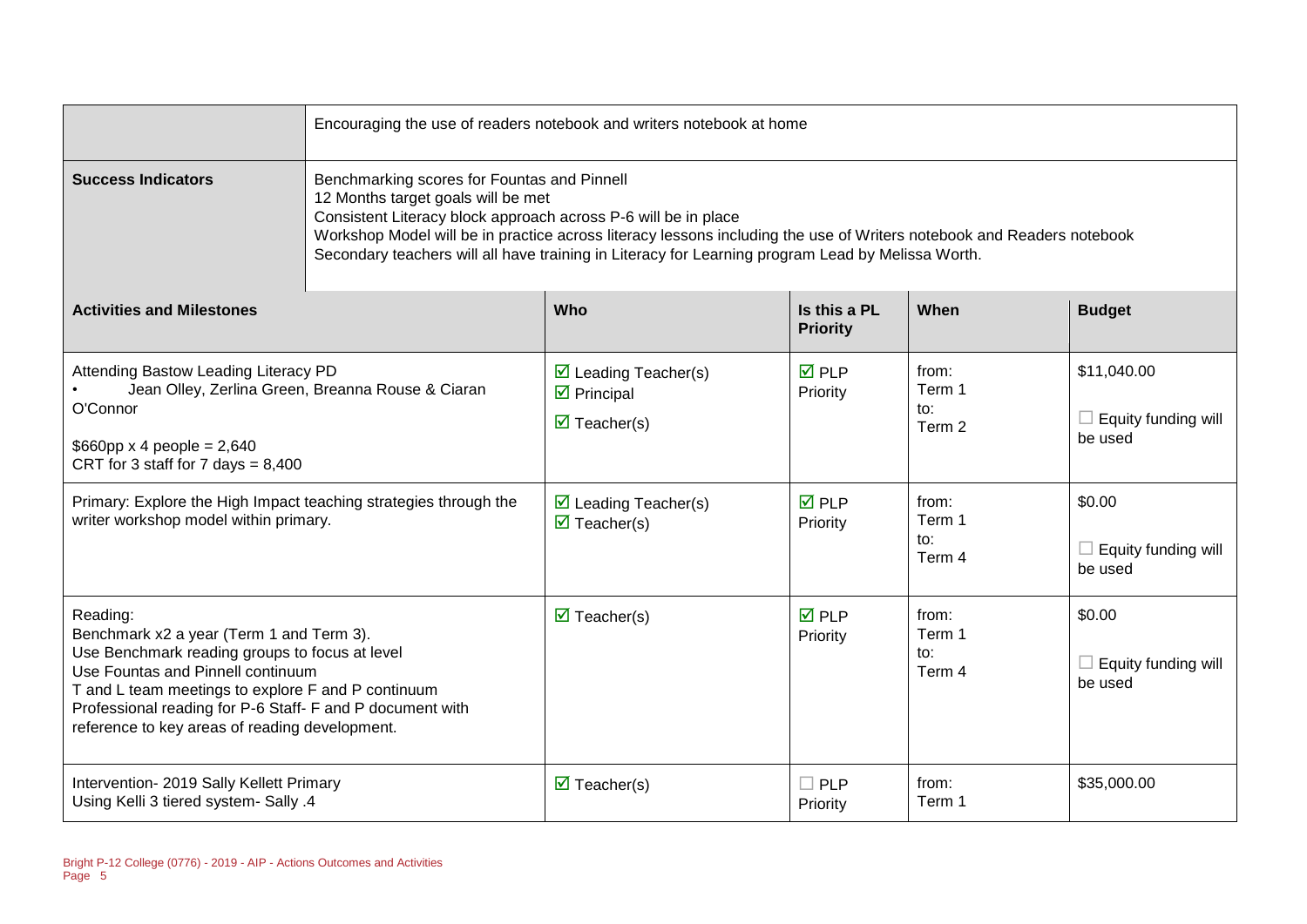|                                                                                                                                                                                                                                   |                                     |                                | to:<br>Term 4                               | $\Box$ Equity funding will<br>be used                                    |
|-----------------------------------------------------------------------------------------------------------------------------------------------------------------------------------------------------------------------------------|-------------------------------------|--------------------------------|---------------------------------------------|--------------------------------------------------------------------------|
| Readers notebook                                                                                                                                                                                                                  | $\overline{\mathbf{M}}$ Teacher(s)  | $\overline{M}$ PLP<br>Priority | from:<br>Term 1<br>$\mathsf{to}:$<br>Term 1 | \$280.00<br>$\Box$ Equity funding will<br>be used                        |
| Student shadowing across literacy blocks for reading.<br>P-12 Independent reading- Professional Learning                                                                                                                          | $\overline{\mathbf{M}}$ Teacher(s)  | $\overline{M}$ PLP<br>Priority | from:<br>Term 1<br>to:<br>Term 4            | \$2,000.00<br>Equity funding will<br>$\Box$<br>be used                   |
| P-6 introduction of Writers Workshop model for planning. T & L<br>meetings<br>Peer sharing/Peer observation/sharing ideas<br>Formative assessment of writer T&L meetings<br>Student shadowing across literacy blocks for writing. | $\overline{\mathbf{M}}$ Teacher(s)  | $\overline{M}$ PLP<br>Priority | from:<br>Term 1<br>to:<br>Term 4            | \$0.00<br>Equity funding will<br>be used                                 |
| Writers notebook                                                                                                                                                                                                                  | $\overline{\mathbf{M}}$ Teacher(s)  | $\overline{M}$ PLP<br>Priority | from:<br>Term 1<br>to:<br>Term 1            | \$280.00<br>Equity funding will<br>be used                               |
| Literacy for learning course x 12 Secondary staff members                                                                                                                                                                         | $\overline{\mathbf{M}}$ Teacher(s)  | $\overline{M}$ PLP<br>Priority | from:<br>Term 1<br>to:<br>Term 4            | \$5,000.00<br>Equity funding will<br>$\overline{\phantom{a}}$<br>be used |
| Year 7/8 Introduce F and P Benchmarking                                                                                                                                                                                           | $\triangleright$ Leading Teacher(s) | $\square$ PLP<br>Priority      | from:<br>Term 1                             | \$10,000.00                                                              |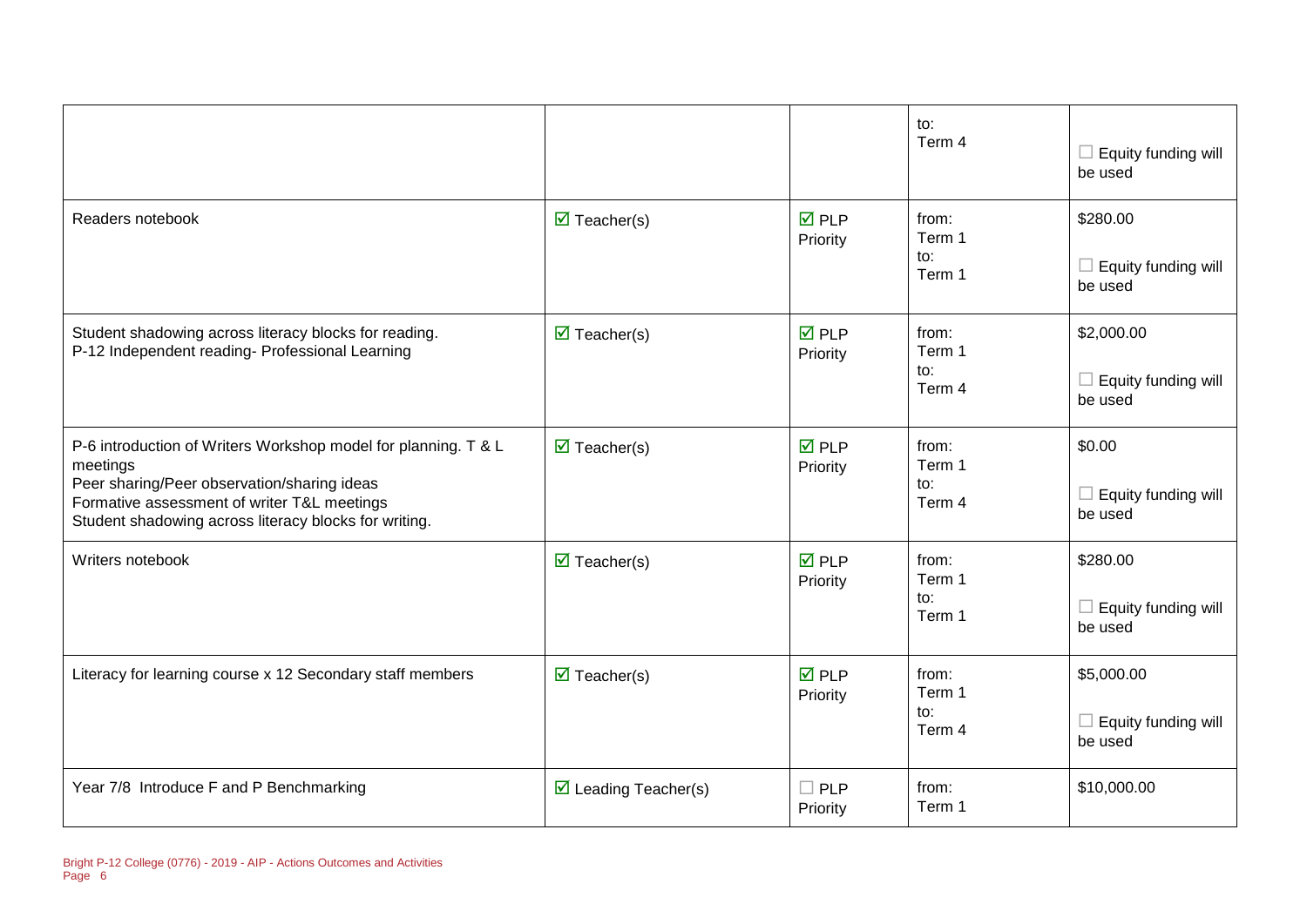|                                                                                |                                                                                                                                                                                                                                                                                                                                                         | $\triangledown$ Teacher(s)         |                           | to:<br>Term 3                    | Equity funding will<br>be used                                        |
|--------------------------------------------------------------------------------|---------------------------------------------------------------------------------------------------------------------------------------------------------------------------------------------------------------------------------------------------------------------------------------------------------------------------------------------------------|------------------------------------|---------------------------|----------------------------------|-----------------------------------------------------------------------|
| Intervention 2019 7/8 Below Term 1<br>Heather to complete during English times |                                                                                                                                                                                                                                                                                                                                                         | $\overline{\mathbf{M}}$ Teacher(s) | $\square$ PLP<br>Priority | from:<br>Term 1<br>to:<br>Term 4 | \$35,000.00<br>$\overline{\mathbf{y}}$ Equity funding will<br>be used |
| KIS <sub>2</sub><br><b>Building practice excellence</b>                        | Build teacher capacity to plan and deliver differentiated learning.                                                                                                                                                                                                                                                                                     |                                    |                           |                                  |                                                                       |
| <b>Actions</b>                                                                 | P - 12 specific Numeracy focus in TLTs to build teacher capacity to:<br>Every learner has the ability to problem solve, reason and understand whilst fluently relating to the world around them.<br>Differentiation of students informed by reliable data sources including Pat Maths, and Early Years Numeracy                                         |                                    |                           |                                  |                                                                       |
| <b>Outcomes</b>                                                                | Developing staff capacity to lead mathematics<br>Build teacher capacity to teach mathematics for understanding<br>Teachers delivering a differentiated learning program in Mathematics<br>Teachers use of triangulated data to inform mathematics teaching and learning                                                                                 |                                    |                           |                                  |                                                                       |
| <b>Success Indicators</b>                                                      | Data from cross-walk surveys and student shadowing to indicate improvement in 'Teaching students how to learn' – item numbers 4,<br>13, 16, 20, 30<br>Monitoring Naplan/Pat-Maths data for improved levels of growth in Numeracy<br>Staff survey results around 'academic emphasis', 'collective focus on student learning' and 'teacher collaboration' |                                    |                           |                                  |                                                                       |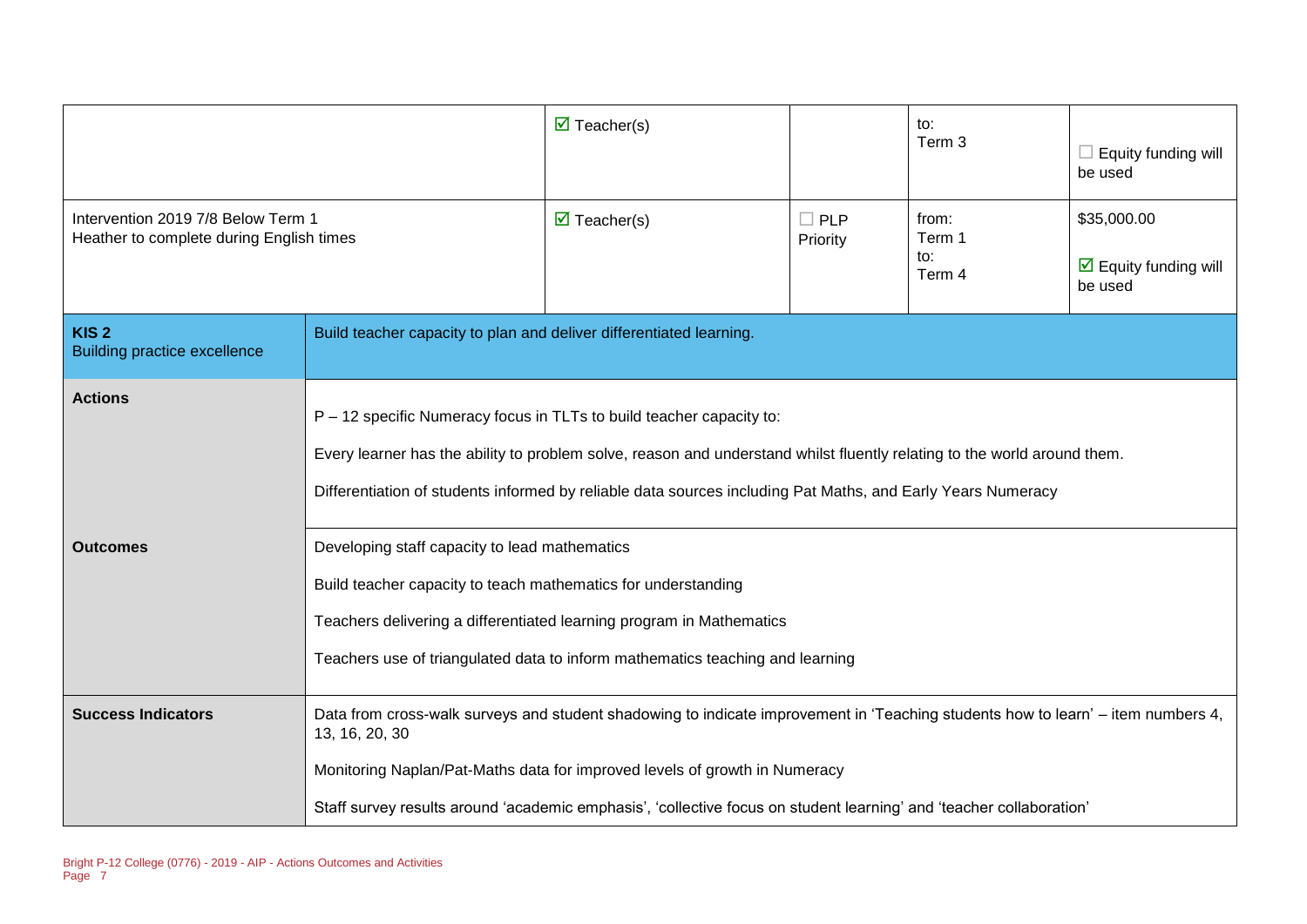| Staff goals achieved on PDPs                                                                                                                                                                                                                                                                      |                                                         |                                 |                                  |                                                        |  |
|---------------------------------------------------------------------------------------------------------------------------------------------------------------------------------------------------------------------------------------------------------------------------------------------------|---------------------------------------------------------|---------------------------------|----------------------------------|--------------------------------------------------------|--|
| <b>Activities and Milestones</b>                                                                                                                                                                                                                                                                  | Who                                                     | Is this a PL<br><b>Priority</b> | When                             | <b>Budget</b>                                          |  |
| Attending Bastow Leading Mathematics PD<br>Mat Gray<br>2 Primary<br>2 Secondary<br>\$847pp x 5 people = $4,235$<br>CRT for 5 staff for 7 days = $14,000$                                                                                                                                          | ■ Numeracy Leader<br>$\overline{\mathbf{M}}$ Teacher(s) | $\overline{M}$ PLP<br>Priority  | from:<br>Term 1<br>to:<br>Term 4 | \$18,235.00<br>Equity funding will<br>be used          |  |
| Carrying out cross-walk surveys in Term 3, with student shadowing<br>and a PD day for staff<br>Invite feeder schools to also attend                                                                                                                                                               | ■ Numeracy Leader<br>$\overline{\mathbf{M}}$ Teacher(s) | $\overline{M}$ PLP<br>Priority  | from:<br>Term 1<br>to:<br>Term 3 | \$7,200.00<br>Equity funding will<br>$\Box$<br>be used |  |
| Attending Peter Sullivan Mathematics PD with Milawa cluster x 4<br>days $@$100pp/day + CRT$<br>Libby Dean<br>Darren Ferrier<br>Mal Steer<br>Phil Rigby<br>Mat Gray<br>Luke Jones<br>Katie Ferrito<br>Leanne Nightingale<br>Julie Vanderstelt<br>CRT-10 x \$400 @ \$4000<br>PD-10 x \$100 @ \$1000 | $\overline{\mathbf{M}}$ Teacher(s)                      | $\overline{M}$ PLP<br>Priority  | from:<br>Term 1<br>to:<br>Term 2 | \$5,000.00<br>Equity funding will<br>be used           |  |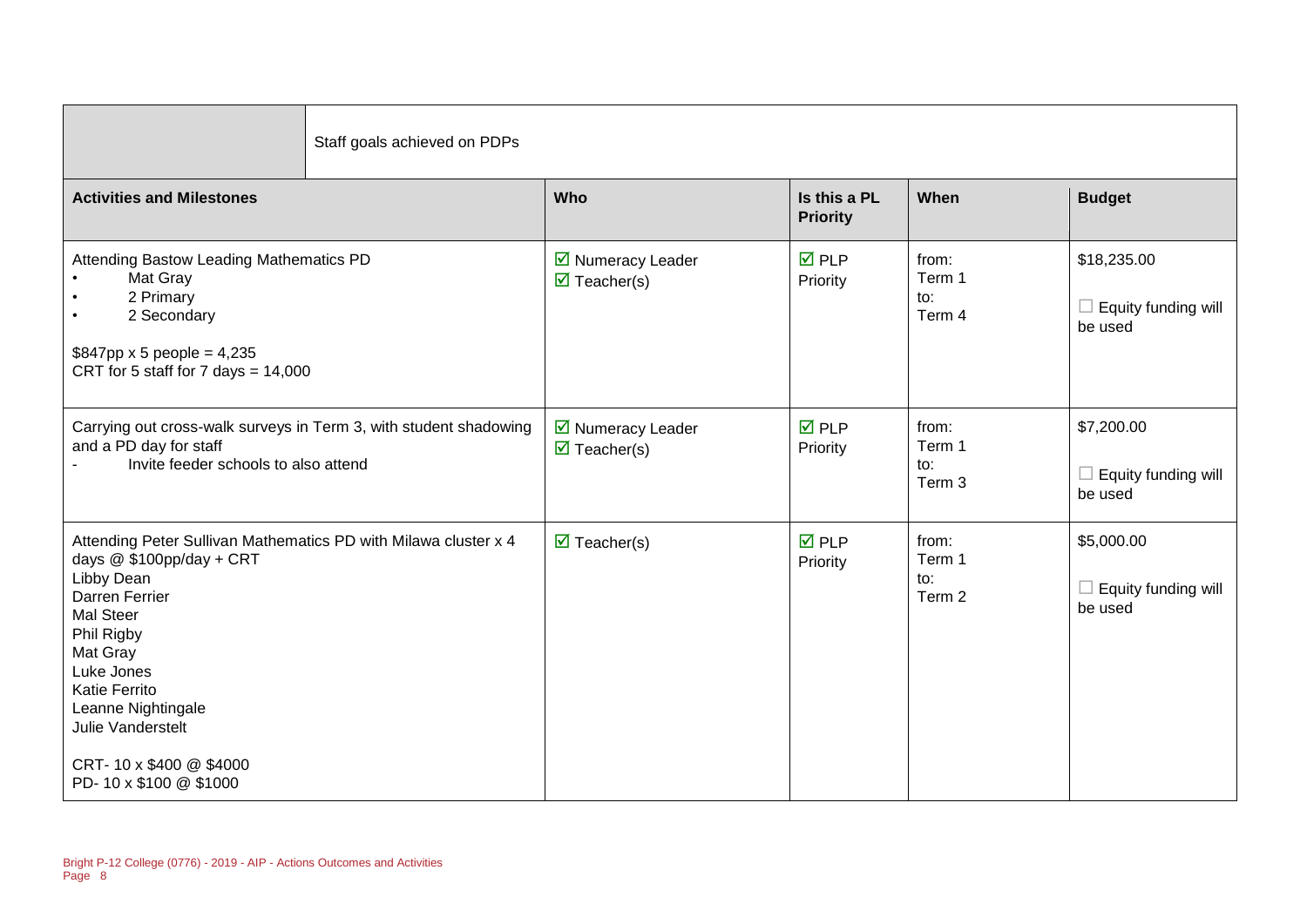| Supporting staff to include a Numeracy goal in their PDPs                                                                                                                                                                                                                                                                                                                                                                                                                                                                                                                                                                                                                                                                                                                                                  | ■ Numeracy Leader<br>$\overline{\mathbf{M}}$ Teacher(s)      | $\Box$ PLP<br>Priority   | from:<br>Term 1<br>to:<br>Term 1 | \$0.00<br>Equity funding will<br>be used     |
|------------------------------------------------------------------------------------------------------------------------------------------------------------------------------------------------------------------------------------------------------------------------------------------------------------------------------------------------------------------------------------------------------------------------------------------------------------------------------------------------------------------------------------------------------------------------------------------------------------------------------------------------------------------------------------------------------------------------------------------------------------------------------------------------------------|--------------------------------------------------------------|--------------------------|----------------------------------|----------------------------------------------|
| TLT meetings with a Numeracy focus every 2nd week. Non-maths<br>teaching secondary staff to work on HITS<br>Review data to determine student's ZPD to assist with<br>differentiation<br>Build more open ended learning tasks (low floor, high ceiling)<br>focused on understanding - 1 task per term to be developed as<br>open ended<br>Build a mindset within teachers (and therefore students) that<br>mathematics is process driven rather than mindset driven<br>Provide teachers with resources to support lesson planning, such<br>as n-rich, you-cubed, mathematica, number talks<br>Refine Mathematics scope and sequence planning by identifying<br>key content<br>Explicitly teach students how to learn using the four proficiencies:<br>problem solving, reasoning, understanding and fluency | ■ Numeracy Leader<br>$\overline{\mathbf{M}}$ Teacher(s)      | <b>☑</b> PLP<br>Priority | from:<br>Term 1<br>to:<br>Term 4 | \$0.00<br>Equity funding will<br>be used     |
| Investigate and implement Numeracy intervention and extension<br>programs                                                                                                                                                                                                                                                                                                                                                                                                                                                                                                                                                                                                                                                                                                                                  | $\overline{\mathbf{M}}$ Leadership Team<br>☑ Numeracy Leader | $\Box$ PLP<br>Priority   | from:<br>Term 1<br>to:<br>Term 4 | \$0.00<br>Equity funding will<br>be used     |
| Invest in mathematical resources & manipulatives, sort and<br>organise these for sustainability<br>4050 Primary (*prices from MTA)<br>2x Middle Upper Primary Maths kit \$1000* each<br>2x Volume/capacity theme kit \$300* each<br>2x Grade 5 essential class kit \$600* each                                                                                                                                                                                                                                                                                                                                                                                                                                                                                                                             | ■ Numeracy Leader<br>$\overline{\mathbf{M}}$ Teacher(s)      | $\Box$ PLP<br>Priority   | from:<br>Term 1<br>to:<br>Term 2 | \$8,550.00<br>Equity funding will<br>be used |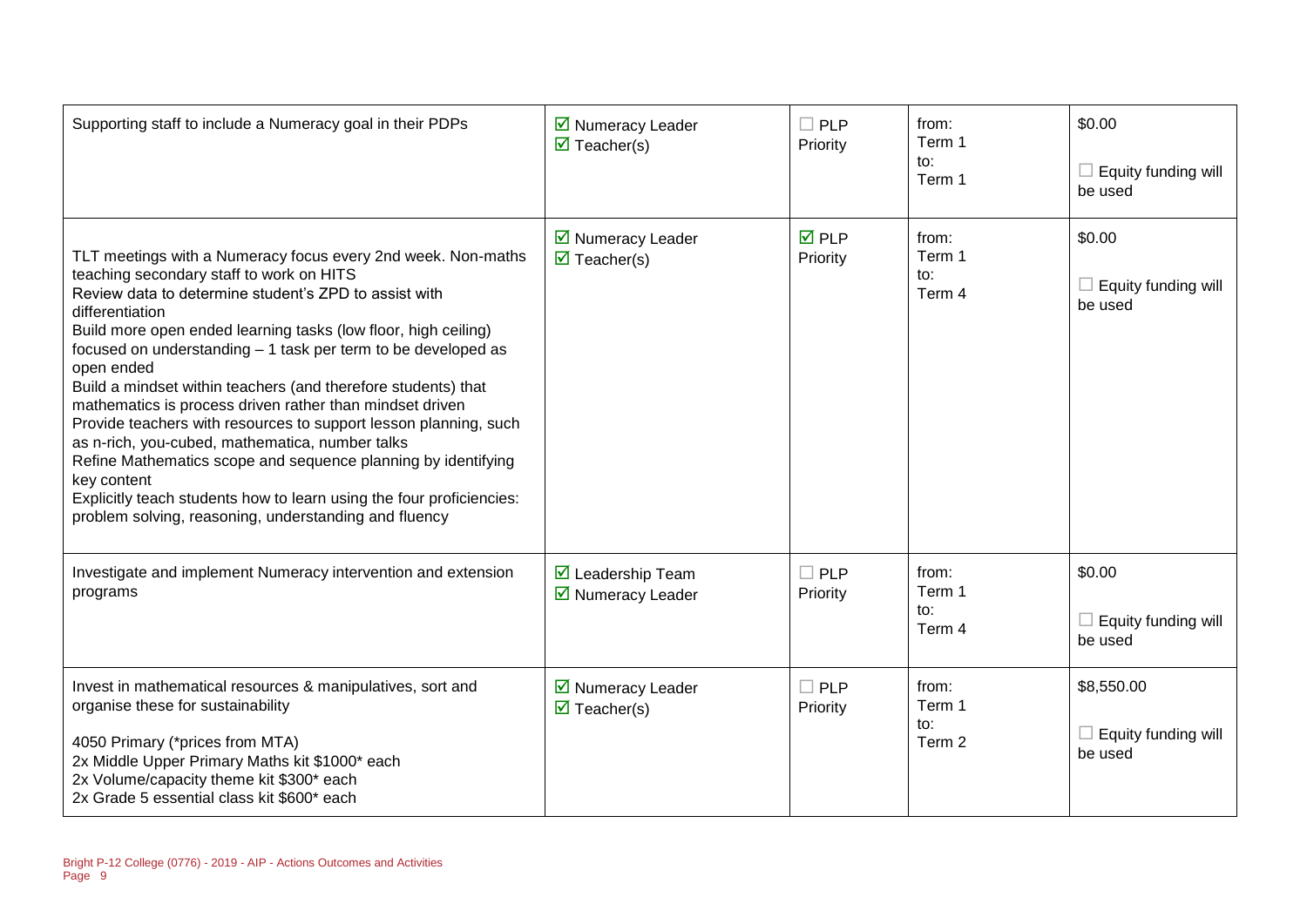| Money kit \$250*                                                                                                                                                                                                                                                                                                                                                                                                                                                                    |                                                                                                                                                                                                                                                                                                                                                                   |                                                         |                                |                                  |                                                               |
|-------------------------------------------------------------------------------------------------------------------------------------------------------------------------------------------------------------------------------------------------------------------------------------------------------------------------------------------------------------------------------------------------------------------------------------------------------------------------------------|-------------------------------------------------------------------------------------------------------------------------------------------------------------------------------------------------------------------------------------------------------------------------------------------------------------------------------------------------------------------|---------------------------------------------------------|--------------------------------|----------------------------------|---------------------------------------------------------------|
| \$4000 Secondary (*prices from MTA)<br>2 x Length class kit \$500* each<br>Fractions class kit \$500*<br>10 x Geometry theme kits \$100* each<br>Picture puzzles \$400 (AAMT)<br>Maths with Attitude e-manuals \$350 (Mathematics centre)<br>Maths with attitude kits \$275 x2 (Mathematics centre)<br>2 x Water Measuring kit \$100* each<br>\$500 to add storage shelves into Rm 13 for combining Secondary<br>Maths & Science resources into the one spot                        |                                                                                                                                                                                                                                                                                                                                                                   |                                                         |                                |                                  |                                                               |
| Using PAT-Maths diagnostic testing for Years 3 - 10 in Term 1 to<br>determine student levels of understanding and inform teachers for<br>differentiation<br>Using Early Years Numeracy diagnostic testing for Prep - Year 2 in<br>Term 2 (Place value & counting); in Term 3 (Addition & subtraction)<br>and in Term 4 (Multiplication and division)<br>Unpack Naplan item analysis to further determine student levels of<br>understanding and inform teachers for differentiation |                                                                                                                                                                                                                                                                                                                                                                   | ■ Numeracy Leader<br>$\overline{\mathbf{M}}$ Teacher(s) | $\overline{M}$ PLP<br>Priority | from:<br>Term 1<br>to:<br>Term 4 | \$9,000.00<br>$\triangleright$ Equity funding will<br>be used |
| KIS <sub>3</sub><br><b>Building practice excellence</b>                                                                                                                                                                                                                                                                                                                                                                                                                             | Staff working cooperatively and collaboratively in teaching and learning teams to improve teaching and learning.                                                                                                                                                                                                                                                  |                                                         |                                |                                  |                                                               |
| <b>Actions</b>                                                                                                                                                                                                                                                                                                                                                                                                                                                                      | Leadership Team to complete Bastow Professional Learning Communities PD                                                                                                                                                                                                                                                                                           |                                                         |                                |                                  |                                                               |
| <b>Outcomes</b>                                                                                                                                                                                                                                                                                                                                                                                                                                                                     | - teacher collaboration and shared practice<br>- collective responsibility<br>- pedagogical change<br>- regular cycles of disciplined, collaborative inquiry using data and evidence<br>- student learning needs drive teacher learning through targeted professional learning, classroom observation and feedback<br>focussed on improving professional practice |                                                         |                                |                                  |                                                               |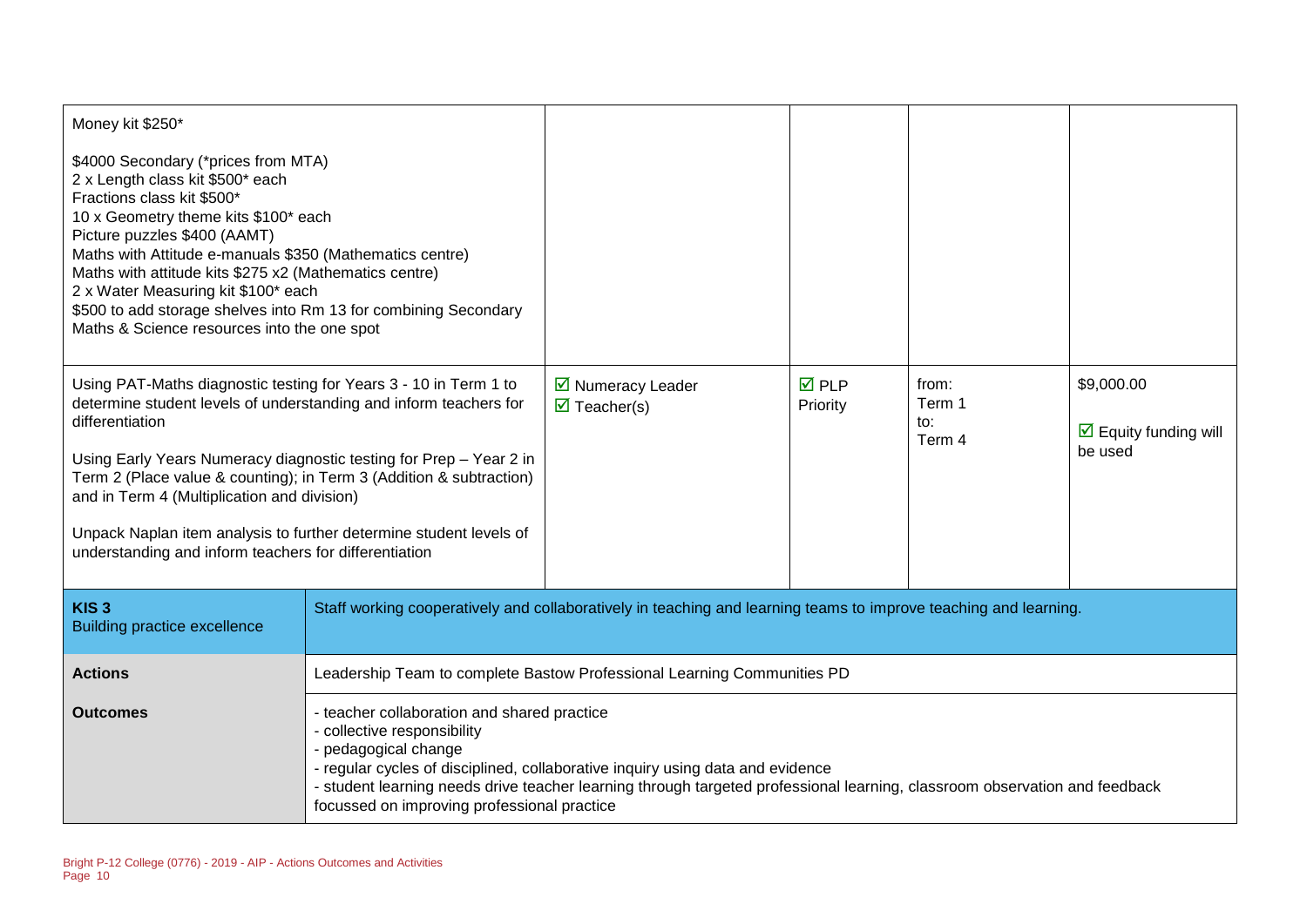| <b>Success Indicators</b>                                            | Building a professional learning community when implemented with fidelity, is a proven way for all schools to improve student<br>learning outcomes and joining a Victorian PLC is an opportunity for Bright P-12 College to take advantage of this intensive support to<br>embed a culture of continuous improvement focused on improving student learning outcomes in your school.                                                                                                                                                                                                                                                                                                                                                                                                                             |                                                                                                                                                                   |                                 |                                             |                                                 |
|----------------------------------------------------------------------|-----------------------------------------------------------------------------------------------------------------------------------------------------------------------------------------------------------------------------------------------------------------------------------------------------------------------------------------------------------------------------------------------------------------------------------------------------------------------------------------------------------------------------------------------------------------------------------------------------------------------------------------------------------------------------------------------------------------------------------------------------------------------------------------------------------------|-------------------------------------------------------------------------------------------------------------------------------------------------------------------|---------------------------------|---------------------------------------------|-------------------------------------------------|
| <b>Activities and Milestones</b>                                     |                                                                                                                                                                                                                                                                                                                                                                                                                                                                                                                                                                                                                                                                                                                                                                                                                 | Who                                                                                                                                                               | Is this a PL<br><b>Priority</b> | When                                        | <b>Budget</b>                                   |
| <b>Bastow PLC PD</b><br>CRT covered by DET                           |                                                                                                                                                                                                                                                                                                                                                                                                                                                                                                                                                                                                                                                                                                                                                                                                                 | $\triangleright$ Leadership Team                                                                                                                                  | <b>☑</b> PLP<br>Priority        | from:<br>Term 1<br>to:<br>Term <sub>3</sub> | \$0.00<br>$\Box$ Equity funding will<br>be used |
| Goal 2                                                               |                                                                                                                                                                                                                                                                                                                                                                                                                                                                                                                                                                                                                                                                                                                                                                                                                 | Foster a learning community that supports and nurtures the development of the whole child.                                                                        |                                 |                                             |                                                 |
| 12 Month Target 2.1                                                  |                                                                                                                                                                                                                                                                                                                                                                                                                                                                                                                                                                                                                                                                                                                                                                                                                 | An incremental step towards the 4year target set in the SSP<br><b>Empowering Students and Building School Pride</b><br>Intellectual engagement and self-awareness |                                 |                                             |                                                 |
| KIS <sub>1</sub><br>Empowering students and<br>building school pride |                                                                                                                                                                                                                                                                                                                                                                                                                                                                                                                                                                                                                                                                                                                                                                                                                 | Commence the implementation of the SWPBSP framework across P to 12                                                                                                |                                 |                                             |                                                 |
| <b>Actions</b>                                                       | Review Bright P12 College IEP's and implement new DET process and procedures across P to 12.<br>To implement reasonable adjustments through IEP's to ensure that students are able to actively particpate in classroom actvities<br>and other every day school activities<br>Implement School Wide Positive Behaviour Support Program (SWPBSP) Gather baseline data through staff readiness<br>surveys<br>Tiered fidelity infantory after SWPBSP first training.<br>Review Managing Students At Risk to bring it in-line with SWPSBS - case management of students<br>commence roll out of SWPBS timeline for BP12 will be up to 2 years (conclusion with this SP)<br>Review Student Leadership - work will continue to develop student leadership next year<br>Student Focus Group - 1 per term across P to 12 |                                                                                                                                                                   |                                 |                                             |                                                 |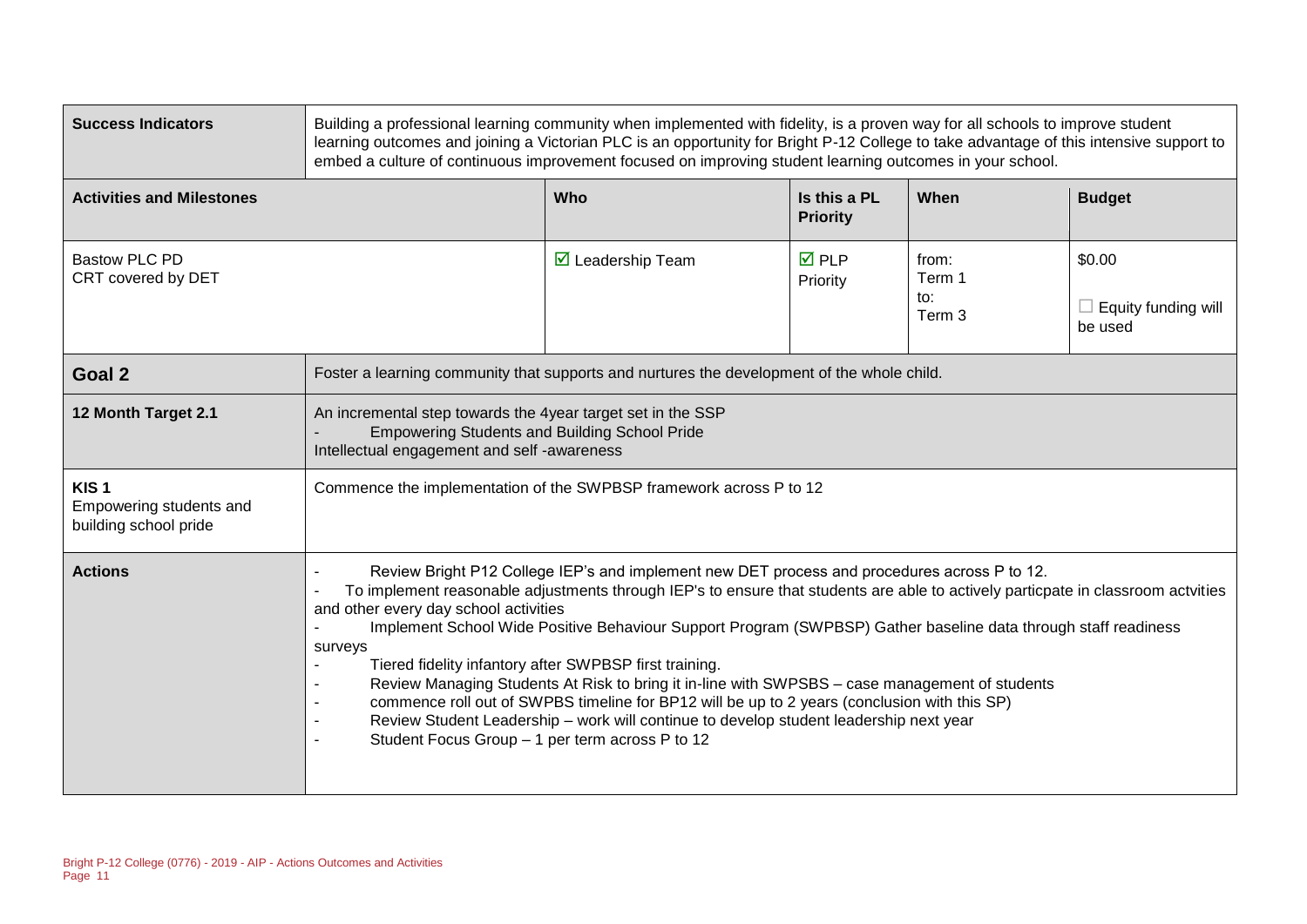| <b>Outcomes</b>           | Students will:<br>Be Positively engaged in lessons and learning environment<br>See improved teacher/student relationships (indicated on AtoSS for the next 2 years) 4:1 positive to corrective interactions<br>Seek opportunities for development and leadership<br>See a reduction yard incidents<br>Have a great understanding of expectations across the whole school inline with values.<br>Have an advocate or connection to teacher (AtoSS)                                                                                                                                                                                                                                                                                                                                                                                                                                  |
|---------------------------|------------------------------------------------------------------------------------------------------------------------------------------------------------------------------------------------------------------------------------------------------------------------------------------------------------------------------------------------------------------------------------------------------------------------------------------------------------------------------------------------------------------------------------------------------------------------------------------------------------------------------------------------------------------------------------------------------------------------------------------------------------------------------------------------------------------------------------------------------------------------------------|
|                           | Teachers will:<br>Develop a positive classroom learning environment using the 6 to 1 positive to corrective interactions<br>Establish classroom expectations and be consistent in the implementation of these (expectation matrix)<br>See improved student engagement in lessons<br>See an improvement in acceptable student behaviour in class<br>Be empowered to manage minor behavioural concerns<br>Communicate positive messages with parents - via email or phone<br>Principal will:<br>See a reduction of office referrals<br>See improvements in student/teacher relationships across AtoSS and Teacher Survey<br>Have more time to lead and develop the capacity of staff due to a reduction in classroom incident control<br>Other - Parents/Carers will :)<br>Students who are happy and engaged with their learning<br>Increased student perception of teacher concern |
|                           | More positive communication from teachers - via email or phone                                                                                                                                                                                                                                                                                                                                                                                                                                                                                                                                                                                                                                                                                                                                                                                                                     |
| <b>Success Indicators</b> | Student responses to SFG<br>AtoSS<br>Social Engagement Yr 7 to 9 in-line with state similar school by 12% (student voice and agency, school connectedness)<br>School Safety will be within 5% of state and similar schools from 4 to 12 (respect for diversity and managing bullying)<br>Teacher/student relations within 5% of state and similar schools in Teacher Concern and Learner Characteristics<br>Within 5% of state and similar schools Sense of confidence and self-regulation and goal setting across<br>Within 5% of state and similar schools Motivation and interest at Secondary<br>Parent opinion                                                                                                                                                                                                                                                                |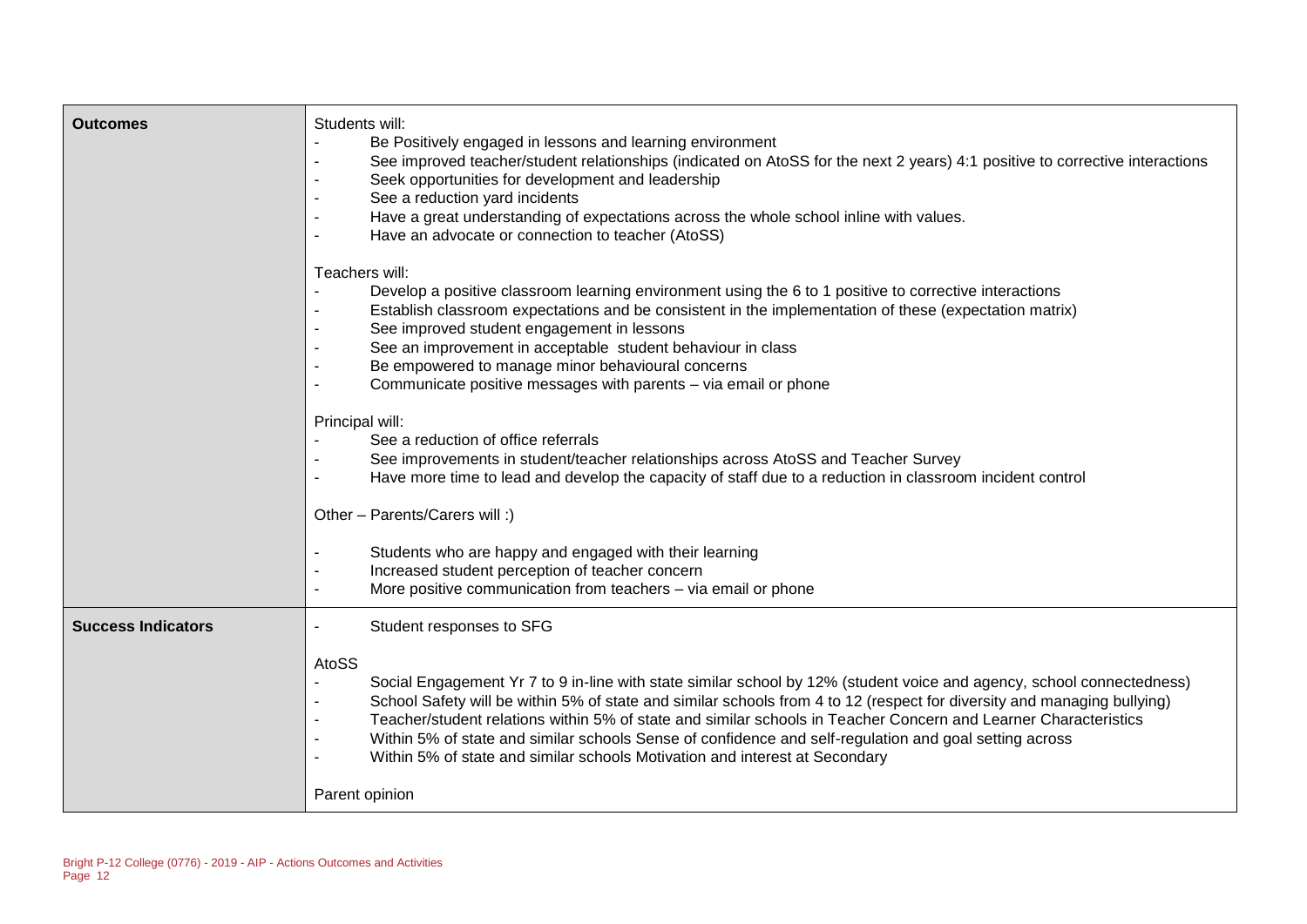| Staff                                                                                                                                                                                                                                                                      | Stimulating learning environment and student and support above state and similar schools, General school improvement and school<br>pride and confidence, Student agency and voice<br>Increase in green entries on Chronicle |                                 |                                  |                                                      |  |  |  |
|----------------------------------------------------------------------------------------------------------------------------------------------------------------------------------------------------------------------------------------------------------------------------|-----------------------------------------------------------------------------------------------------------------------------------------------------------------------------------------------------------------------------|---------------------------------|----------------------------------|------------------------------------------------------|--|--|--|
| <b>Activities and Milestones</b>                                                                                                                                                                                                                                           | <b>Who</b>                                                                                                                                                                                                                  | Is this a PL<br><b>Priority</b> | When                             | <b>Budget</b>                                        |  |  |  |
| 1. Implement Bright P12 College's Individual Education Plan<br>Procedures                                                                                                                                                                                                  | ☑ Assistant Principal<br>$\overline{\mathbf{M}}$ Wellbeing Team                                                                                                                                                             | $\square$ PLP<br>Priority       | from:<br>Term 1<br>to:<br>Term 2 | \$0.00<br>$\Box$ Equity funding will<br>be used      |  |  |  |
| 2. Commence roll out of School Wide Positive Behaviour Support<br>Program. This will include:<br>- Establishing a SWPBSP team<br>- Attend the SWPBSP 2-day training<br>- Review Managing Students At Risk to bring it in-line with<br>SWPSBS - case management of students | $\overline{\mathbf{M}}$ Wellbeing Team                                                                                                                                                                                      | $\overline{M}$ PLP<br>Priority  | from:<br>Term 1<br>to:<br>Term 4 | \$13,400.00<br>$\Box$ Equity funding will<br>be used |  |  |  |
| 4. Attend the Positive Behaviour Conference Term 1                                                                                                                                                                                                                         | $\boxtimes$ Assistant Principal                                                                                                                                                                                             | $\Box$ PLP<br>Priority          | from:<br>Term 1<br>to:<br>Term 2 | \$0.00<br>$\Box$ Equity funding will<br>be used      |  |  |  |
| 5. Build the capacity of staff across Positive Climate for Learning<br>through regular meetings on classroom management strategies,<br>positive relationships with students and parents.                                                                                   | ☑ Assistant Principal<br>$\overline{\mathbf{M}}$ Wellbeing Team                                                                                                                                                             | $\Box$ PLP<br>Priority          | from:<br>Term 1<br>to:<br>Term 4 | \$300.00<br>$\Box$ Equity funding will<br>be used    |  |  |  |
| 6. Student Focus Group - 1 per term across P to 12 with specific<br>questions based on:<br>Motivation and interest<br>o                                                                                                                                                    | ☑ Assistant Principal<br>$\overline{\mathbf{M}}$ Wellbeing Team                                                                                                                                                             | $\Box$ PLP<br>Priority          | from:<br>Term 1                  | \$1,000.00                                           |  |  |  |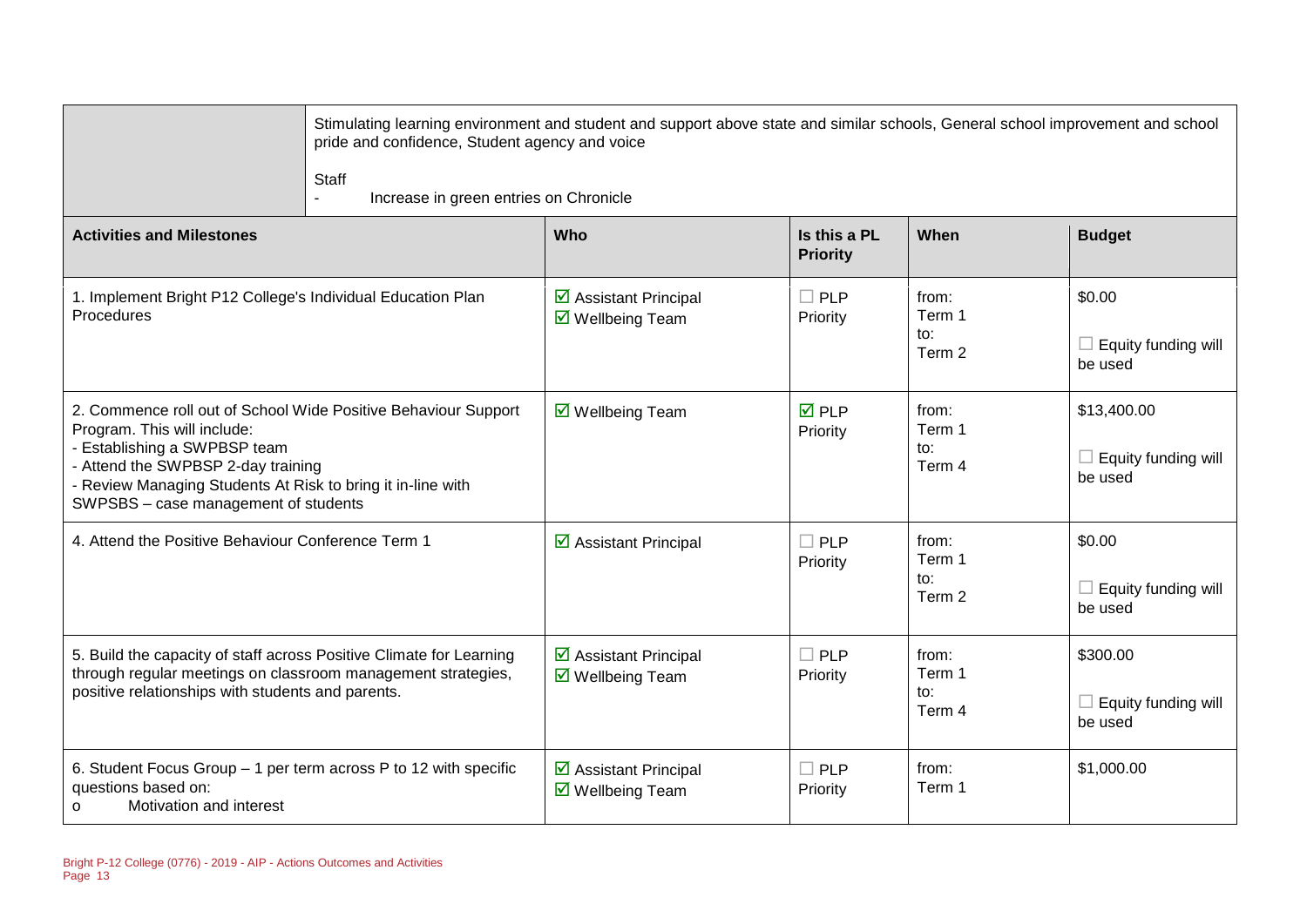| Teacher concern<br>O<br>Student voice and agency<br>0<br>School connectedness<br>o<br>Sense of confidence and self-regulation and goal- setting<br>o<br>Classroom Behaviour<br>o<br>Effective teaching time<br>o<br><b>Stimulated Learning</b><br>o<br>Not experiencing bullying across P to 12.<br>$\mathsf{o}$ |                                                                                                                                                                                                                                                                                                                                                                                                                                                                                                                                                                                                                                                                                                                                                                                               |                                                                                                                                                                                                                                                                                    |                                | to:<br>Term 4                    | $\Box$ Equity funding will<br>be used               |  |  |
|------------------------------------------------------------------------------------------------------------------------------------------------------------------------------------------------------------------------------------------------------------------------------------------------------------------|-----------------------------------------------------------------------------------------------------------------------------------------------------------------------------------------------------------------------------------------------------------------------------------------------------------------------------------------------------------------------------------------------------------------------------------------------------------------------------------------------------------------------------------------------------------------------------------------------------------------------------------------------------------------------------------------------------------------------------------------------------------------------------------------------|------------------------------------------------------------------------------------------------------------------------------------------------------------------------------------------------------------------------------------------------------------------------------------|--------------------------------|----------------------------------|-----------------------------------------------------|--|--|
| 7. Liaise with Cluster and CEP to host Sir John Jones as a Positive<br>Climate Professional Learning opportunity for all staff on a Student<br>Free Day                                                                                                                                                          |                                                                                                                                                                                                                                                                                                                                                                                                                                                                                                                                                                                                                                                                                                                                                                                               | $\triangleright$ Assistant Principal<br>$\overline{\mathbf{M}}$ Wellbeing Team                                                                                                                                                                                                     | $\overline{M}$ PLP<br>Priority | from:<br>Term 1<br>to:<br>Term 4 | \$8,000.00<br>$\Box$ Equity funding will<br>be used |  |  |
| Goal 3                                                                                                                                                                                                                                                                                                           |                                                                                                                                                                                                                                                                                                                                                                                                                                                                                                                                                                                                                                                                                                                                                                                               | Increase community partnerships to achieve the schools vision.                                                                                                                                                                                                                     |                                |                                  |                                                     |  |  |
| 12 Month Target 3.1                                                                                                                                                                                                                                                                                              |                                                                                                                                                                                                                                                                                                                                                                                                                                                                                                                                                                                                                                                                                                                                                                                               | Move from evolving to embedding on the continuum of practice for Parents and carers as partners                                                                                                                                                                                    |                                |                                  |                                                     |  |  |
| KIS <sub>1</sub><br>Parents and carers as partners                                                                                                                                                                                                                                                               | 1.<br>2.<br>3.<br>4.<br>5.                                                                                                                                                                                                                                                                                                                                                                                                                                                                                                                                                                                                                                                                                                                                                                    | Develop a Communication & Engagement Plan.<br>Establish a parent and fundraising group.<br>Regularly review Bright P-12 College Policy with the College Community.<br>Develop a Pipeline of Projects to focus the fundraising of the College.<br>Establish a Building Master Plan. |                                |                                  |                                                     |  |  |
| <b>Actions</b>                                                                                                                                                                                                                                                                                                   | Develop a Communication & Engagement Plan.<br>Develop a Working Party of College Council and invite community involvement<br>Identify stakeholders in the plan (students/parents/teachers/surrounding schools/community groups/prospective parents etc)<br>Develop a statement of goals around communication and engagement with the wider school groups.<br>Develop an implementation strategy to enable achievement of the goals.<br>Establish a parent and fundraising group.<br>Prepare a Terms of Reference the scope of which includes: fundraising & parents as partners.<br>Establish the group as a Sub Committee of Bright P-12 College Council during Term 1 of 2019<br>Support through nominating a College Council member to convene and provide leadership to the Sub Committee |                                                                                                                                                                                                                                                                                    |                                |                                  |                                                     |  |  |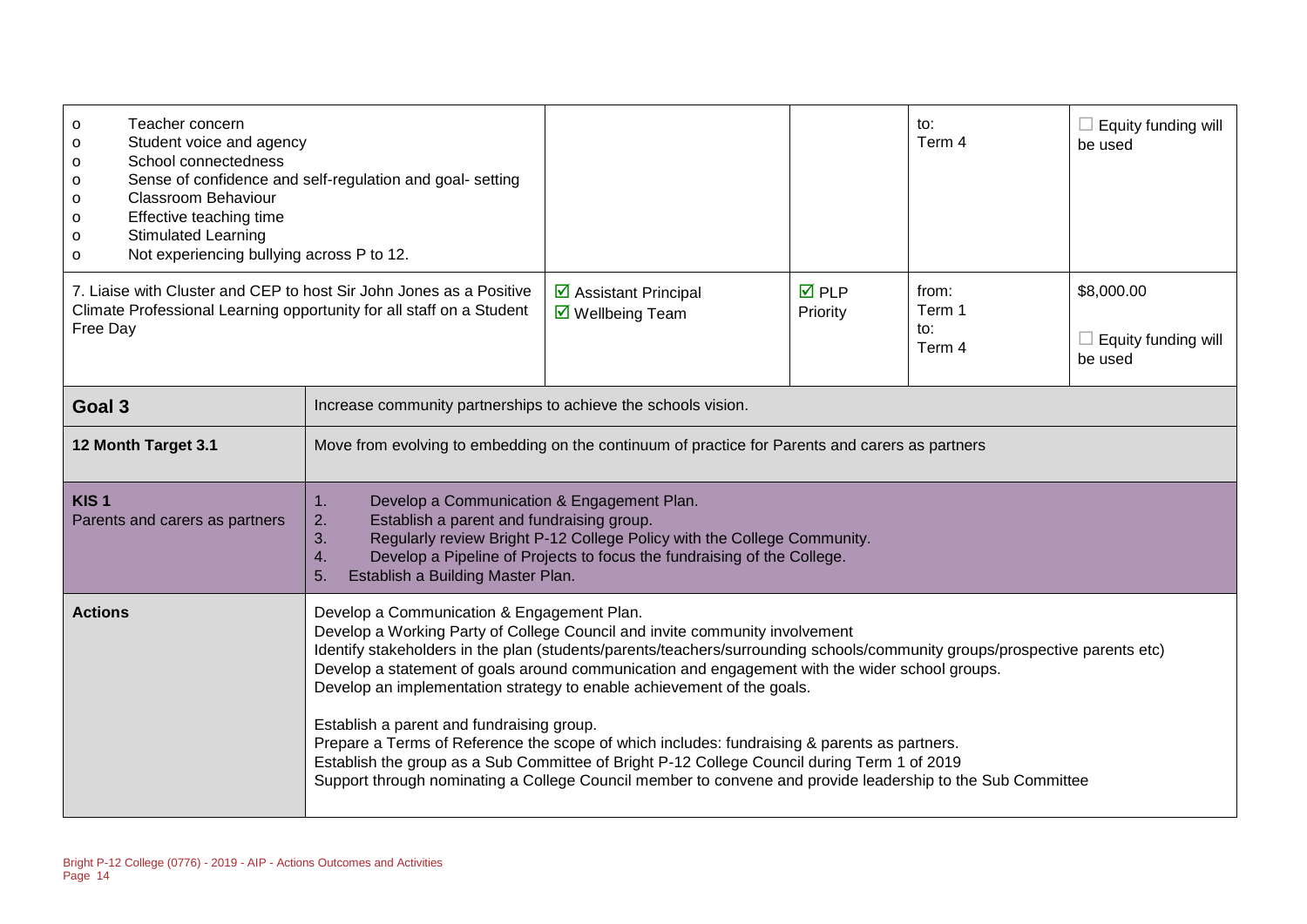|                                  | Regularly review Bright P-12 College Policies, involving the College Community when appropriate.<br>Establish a Policy review schedule.<br>Identify policies that require wider community involvement and develop methods to facilitate consultation<br>Review the Polices as per the schedule<br>Communicate the policies to the staff, students and parents.<br>Develop a Pipeline of Projects to focus the fundraising of the College.<br>College Council Finance Committee Develop the process of the Pipeline Projects<br>College Council to finalise the Decision-Making Matrix to inform the assessment of projects for the Pipeline.<br>Document the process.<br>Prioritise existing Pipeline Projects and identify projects to be funded in 2019 and 2020.<br>Communicate the Pipeline process with stakeholders to refresh the Pipeline for 2020.<br>Establish a Building Master Plan.<br>Develop a Bright P-12 College Building Master Plan<br>Consider projected population growth, environmental sustainability and future learning environments |     |                                 |      |               |  |
|----------------------------------|---------------------------------------------------------------------------------------------------------------------------------------------------------------------------------------------------------------------------------------------------------------------------------------------------------------------------------------------------------------------------------------------------------------------------------------------------------------------------------------------------------------------------------------------------------------------------------------------------------------------------------------------------------------------------------------------------------------------------------------------------------------------------------------------------------------------------------------------------------------------------------------------------------------------------------------------------------------------------------------------------------------------------------------------------------------|-----|---------------------------------|------|---------------|--|
| <b>Outcomes</b>                  | Students will: have a stronger sense of engagement with the school and find it easier to communicate with their teachers.<br>Teachers will: be engaged in timely and positive communication with students and parents.<br>Principal will: be engaged in timely and positive communication with students and parents.<br>Parents communicating openly and positively with teachers and staff. Parents have a stronger sense of what it happening with their<br>child's education.                                                                                                                                                                                                                                                                                                                                                                                                                                                                                                                                                                              |     |                                 |      |               |  |
| <b>Success Indicators</b>        | Student Connectedness, Parent participation and involvement, School communication, Teacher communication, School<br>Improvement, General Satisfaction<br>Completion of activities<br><b>FISO</b>                                                                                                                                                                                                                                                                                                                                                                                                                                                                                                                                                                                                                                                                                                                                                                                                                                                              |     |                                 |      |               |  |
| <b>Activities and Milestones</b> |                                                                                                                                                                                                                                                                                                                                                                                                                                                                                                                                                                                                                                                                                                                                                                                                                                                                                                                                                                                                                                                               | Who | Is this a PL<br><b>Priority</b> | When | <b>Budget</b> |  |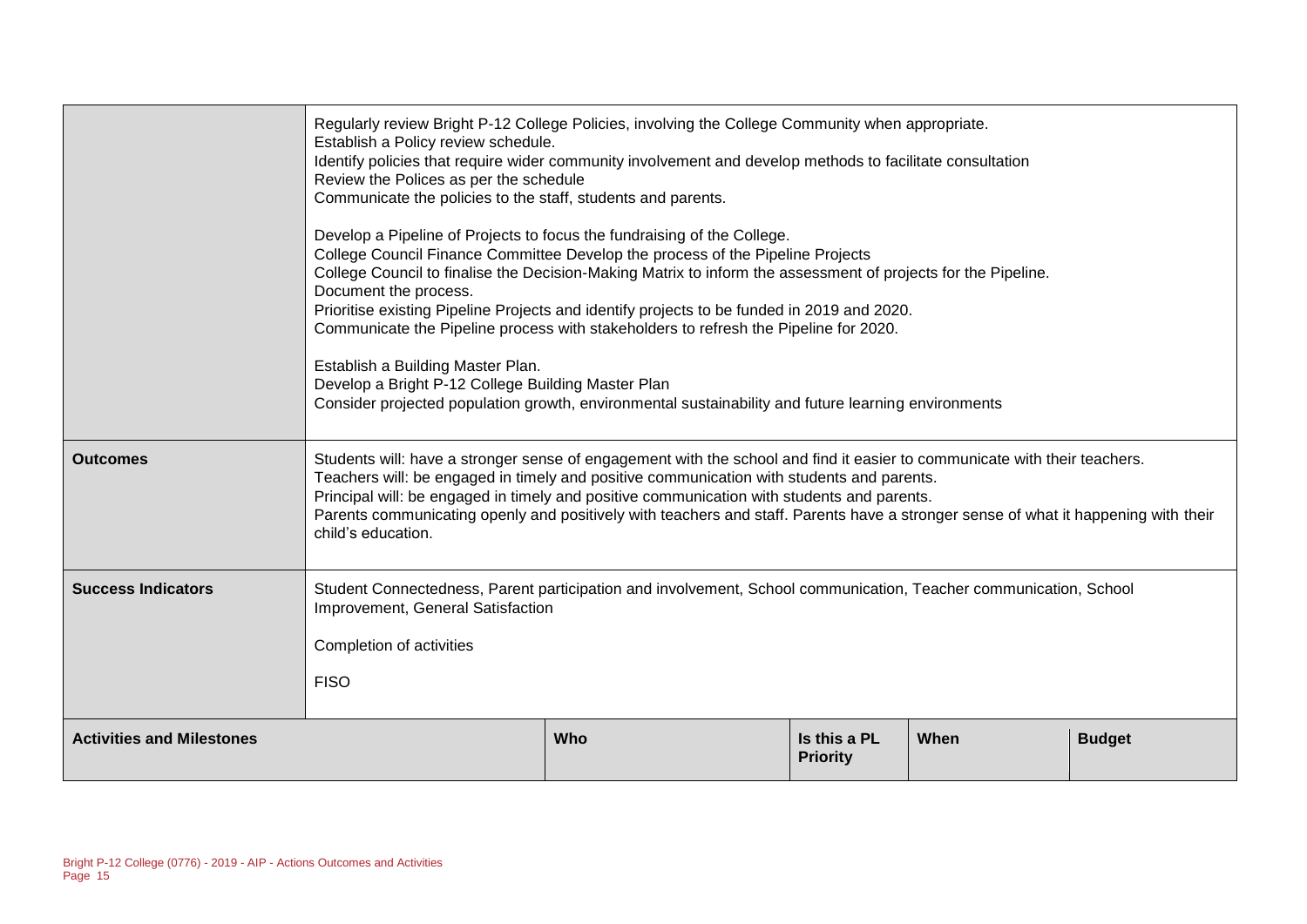| Develop a Communication & Engagement Plan.<br>1. Develop a Working Party of College Council and invite<br>community involvement<br>2. Identify stakeholders in the plan<br>(students/parents/teachers/surrounding schools/community<br>groups/prospective parents etc)<br>3. Develop a statement of goals around communication and<br>engagement with the wider school groups.<br>4. Develop an implementation strategy to enable achievement of<br>the goals.<br>5. Develop a Working Party of College Council and invite<br>community involvement | $\overline{\mathbf{y}}$ Principal                               | $\Box$ PLP<br>Priority | from:<br>Term 1<br>to:<br>Term 4 | \$0.00<br>Equity funding will<br>be used |
|-----------------------------------------------------------------------------------------------------------------------------------------------------------------------------------------------------------------------------------------------------------------------------------------------------------------------------------------------------------------------------------------------------------------------------------------------------------------------------------------------------------------------------------------------------|-----------------------------------------------------------------|------------------------|----------------------------------|------------------------------------------|
| Establish a parent and fundraising group.<br>1. Prepare a Terms of Reference the scope of which includes:<br>fundraising & parents as partners.<br>2. Establish the group as a Sub Committee of Bright P-12 College<br>Council during Term 1 of 2019<br>3. Support through nominating a College Council member to<br>convene and provide leadership to the Sub Committee                                                                                                                                                                            | $\triangleright$ Principal                                      | $\Box$ PLP<br>Priority | from:<br>Term 1<br>to:<br>Term 4 | \$0.00<br>Equity funding will<br>be used |
| Regularly review Bright P-12 College Policies, involving the College<br>Community when appropriate.<br>1. Establish a Policy review schedule.<br>2. Identify policies that require wider community involvement and<br>develop methods to facilitate consultation<br>3. Review the Polices as per the schedule<br>4. Communicate the policies to the staff, students and parents.<br>5. Develop a statement of goals around communication and<br>engagement with the wider school groups.                                                            | ☑ Assistant Principal<br>$\overline{\mathbf{y}}$ Principal      | $\Box$ PLP<br>Priority | from:<br>Term 1<br>to:<br>Term 4 | \$0.00<br>Equity funding will<br>be used |
| Develop a Pipeline of Projects to focus the fundraising of the<br>College.<br>1. College Council Finance Committee Develop the process of the<br><b>Pipeline Projects</b><br>2. College Council to finalise the Decision-Making Matrix to inform                                                                                                                                                                                                                                                                                                    | $\triangleright$ Education Support<br>$\triangledown$ Principal | $\Box$ PLP<br>Priority | from:<br>Term 1<br>to:<br>Term 4 | \$0.00<br>Equity funding will<br>be used |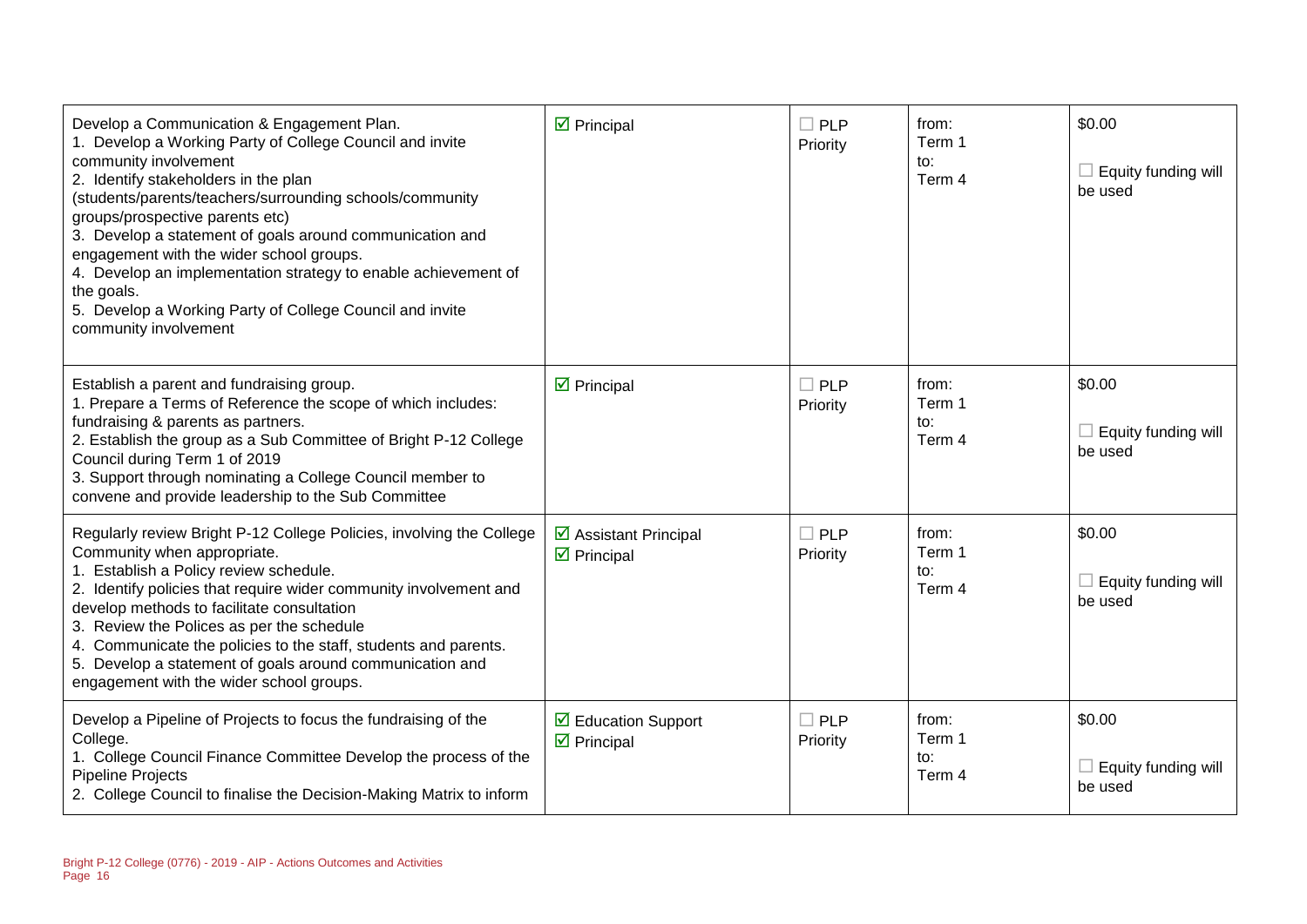| the assessment of projects for the Pipeline.<br>3. Document the process.<br>4. Prioritise existing Pipeline Projects and identify projects to be<br>funded in 2019 and 2020.<br>5. Communicate the Pipeline process with stakeholders to refresh<br>the Pipeline for 2020. |                                                                                                                |                        |                                  |                                               |
|----------------------------------------------------------------------------------------------------------------------------------------------------------------------------------------------------------------------------------------------------------------------------|----------------------------------------------------------------------------------------------------------------|------------------------|----------------------------------|-----------------------------------------------|
| Establish a Building Master Plan.<br>1. Develop a Bright P-12 College Building Master Plan<br>2. Consider projected population growth, environmental<br>sustainability and future learning environments                                                                    | $\triangleright$ Assistant Principal<br>$\triangledown$ Education Support<br>$\overline{\mathbf{y}}$ Principal | $\Box$ PLP<br>Priority | from:<br>Term 1<br>to:<br>Term 4 | \$20,000.00<br>Equity funding will<br>be used |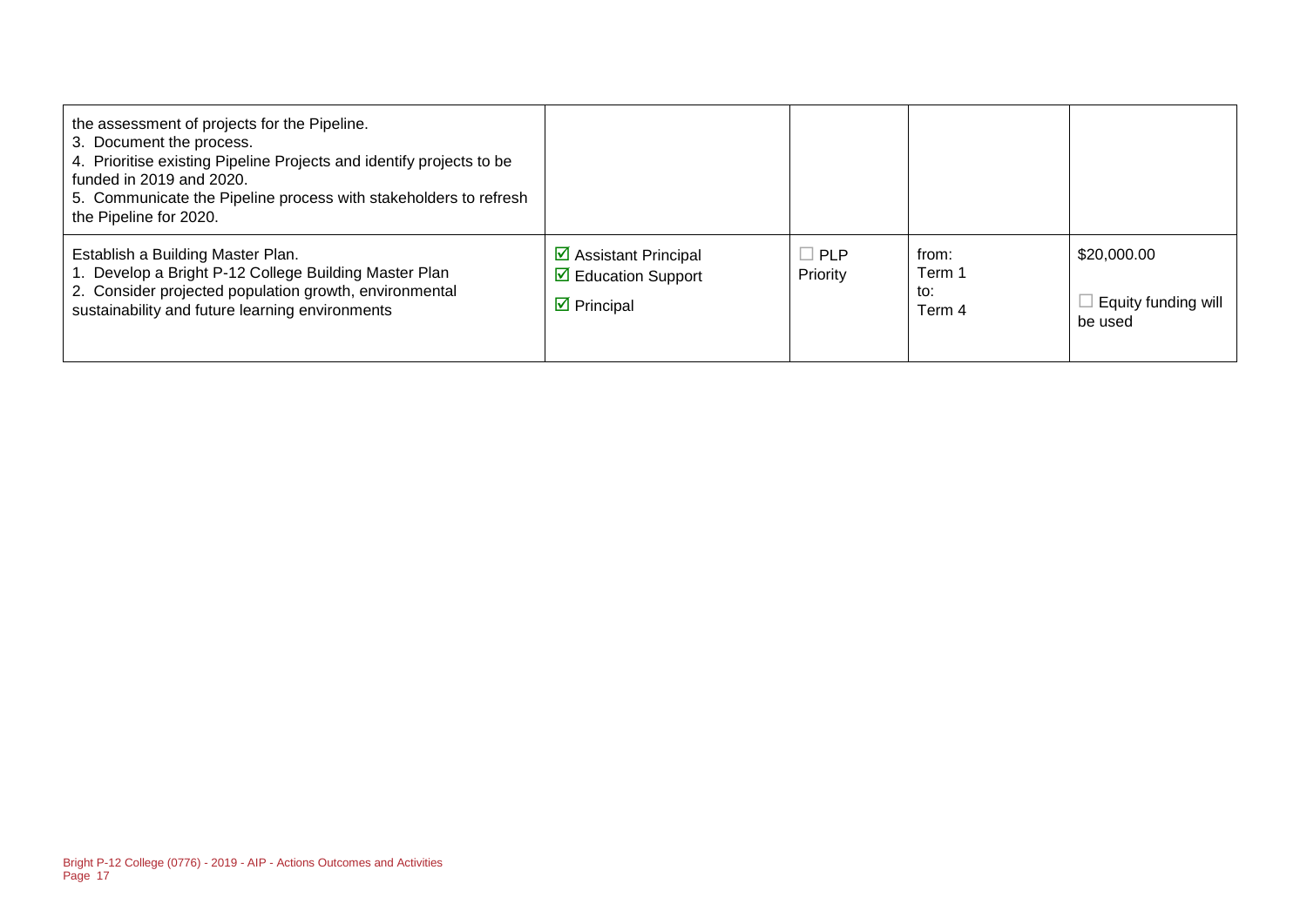#### **Equity Funding Planner**

#### Equity Spending Totals

| Category                                                 | <b>Total proposed</b><br>budget (\$) | Spend (\$) |
|----------------------------------------------------------|--------------------------------------|------------|
| Equity funding associated with Activities and Milestones | \$44,000.00                          | 0.00       |
| <b>Additional Equity funding</b>                         | \$0.00                               | \$0.00     |
| <b>Grand Total</b>                                       | \$44,000.00                          | \$0.00     |

#### Activities and Milestones

| <b>Activities and Milestones</b>                                                                                                                                                                                                                                                                                                                                                                                                                                                          | When                             | Category                          | <b>Total proposed</b><br>budget (\$) | <b>Equity Spend (\$)</b> |
|-------------------------------------------------------------------------------------------------------------------------------------------------------------------------------------------------------------------------------------------------------------------------------------------------------------------------------------------------------------------------------------------------------------------------------------------------------------------------------------------|----------------------------------|-----------------------------------|--------------------------------------|--------------------------|
| Intervention 2019 7/8 Below Term 1<br>Heather to complete during English times                                                                                                                                                                                                                                                                                                                                                                                                            | from:<br>Term 1<br>to:<br>Term 4 | $\boxtimes$ School-based staffing | \$35,000.00                          | \$2,500.00               |
| Using PAT-Maths diagnostic testing for Years 3 - 10<br>in Term 1 to determine student levels of<br>understanding and inform teachers for differentiation<br>Using Early Years Numeracy diagnostic testing for<br>Prep - Year 2 in Term 2 (Place value & counting); in<br>Term 3 (Addition & subtraction) and in Term 4<br>(Multiplication and division)<br>Unpack Naplan item analysis to further determine<br>student levels of understanding and inform teachers<br>for differentiation | from:<br>Term 1<br>to:<br>Term 4 |                                   | \$9,000.00                           |                          |
| <b>Totals</b>                                                                                                                                                                                                                                                                                                                                                                                                                                                                             |                                  |                                   | \$44,000.00                          |                          |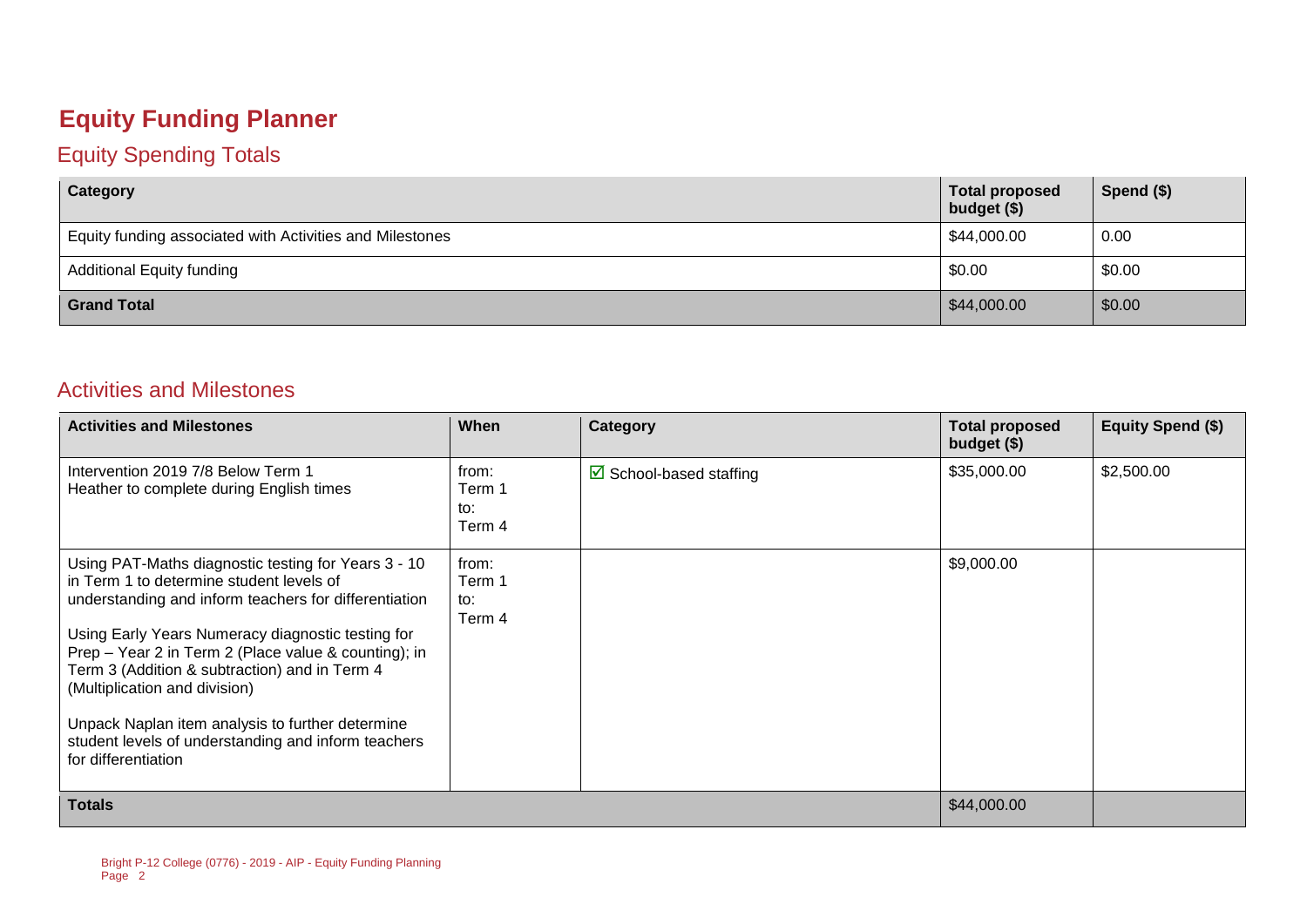#### Additional Equity spend

| Outline here any additional Equity spend for 2019 | When | <b>Category</b> | <b>Total proposed</b><br>budget (\$) | <b>Equity Spend (\$)</b> |
|---------------------------------------------------|------|-----------------|--------------------------------------|--------------------------|
| Totals                                            |      |                 | \$0.00                               | \$0.00                   |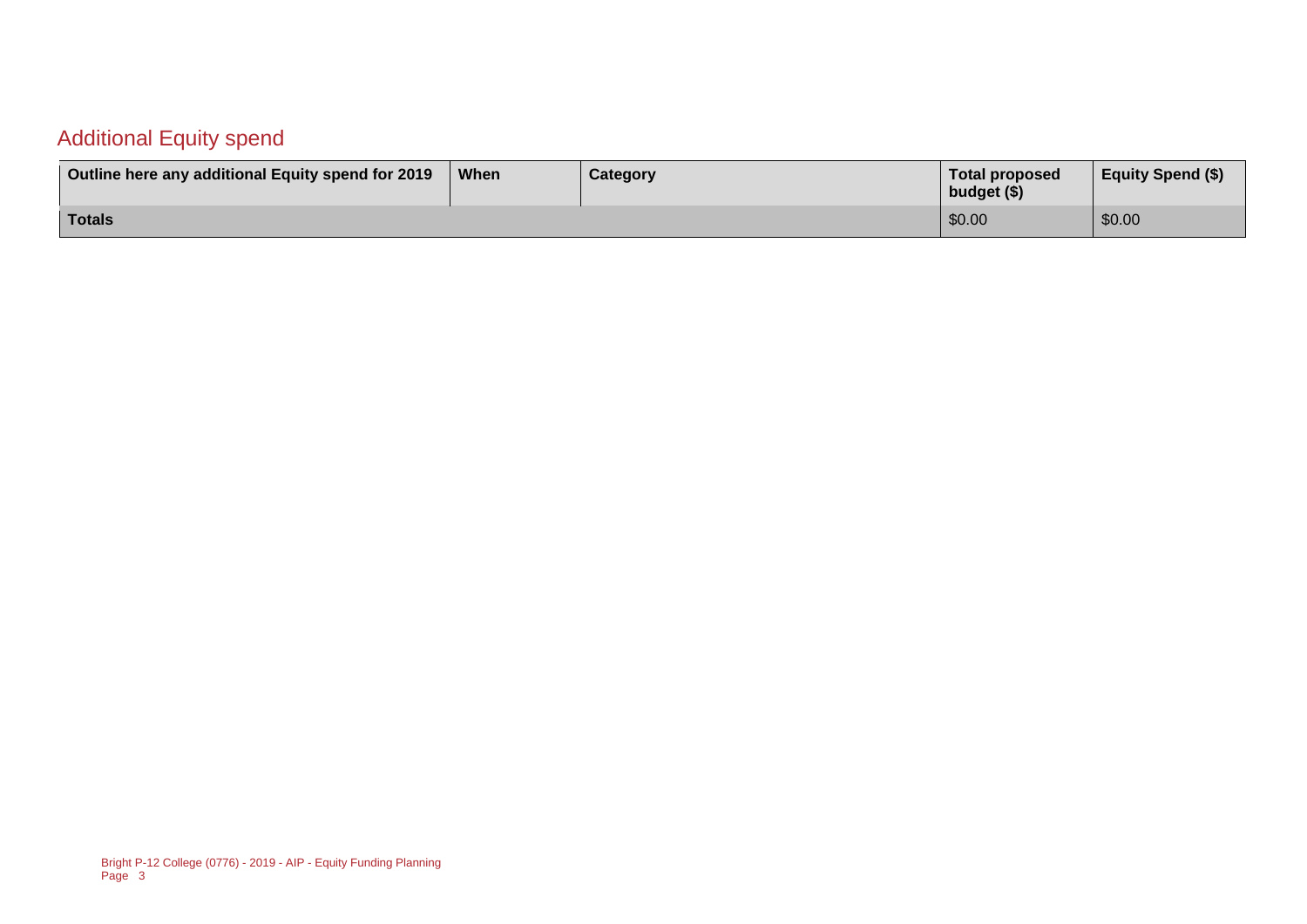### **Professional Learning and Development Plan**

| <b>Professional Learning</b><br><b>Priority</b>                                                                                                                                                                                                                                                                                    | Who                                                                                                                      | When                                        | <b>Key Professional Learning</b><br><b>Strategies</b>                                                                                                   | <b>Organisational Structure</b>                                                | <b>Expertise Accessed</b>                                                                     | Where                                    |
|------------------------------------------------------------------------------------------------------------------------------------------------------------------------------------------------------------------------------------------------------------------------------------------------------------------------------------|--------------------------------------------------------------------------------------------------------------------------|---------------------------------------------|---------------------------------------------------------------------------------------------------------------------------------------------------------|--------------------------------------------------------------------------------|-----------------------------------------------------------------------------------------------|------------------------------------------|
| <b>Attending Bastow Leading</b><br>Literacy PD<br>Jean Olley, Zerlina<br>Green, Breanna Rouse &<br>Ciaran O'Connor<br>$$660$ pp x 4 people = 2,640<br>CRT for 3 staff for 7 days $=$<br>8,400                                                                                                                                      | $\overline{\mathbf{z}}$ Leading<br>Teacher(s)<br>$\overline{\mathbf{z}}$ Principal<br>$\overline{\mathbf{z}}$ Teacher(s) | from:<br>Term 1<br>to:<br>Term 2            | $\triangleright$ Design of formative<br>assessments<br>$\triangledown$ Individualised Reflection                                                        | $\boxtimes$ Network Professional<br>Learning                                   | $\boxtimes$ VCAA Curriculum<br>Specialist<br>$\overline{\mathbf{M}}$ Bastow<br>program/course | $\overline{\Box}$ Off-site<br>Wangaratta |
| Primary: Explore the High<br>Impact teaching strategies<br>through the writer workshop<br>model within primary.                                                                                                                                                                                                                    | $\overline{\mathbf{z}}$ Leading<br>Teacher(s)<br>$\overline{\mathbf{M}}$ Teacher(s)                                      | from:<br>Term 1<br>to:<br>Term 4            | $\boxtimes$ Planning<br>$\triangledown$ Moderated assessment<br>of student learning<br>$\triangleright$ Curriculum development                          | ☑ Formal School Meeting /<br><b>Internal Professional</b><br>Learning Sessions | $\triangleright$ Literacy Leaders                                                             | $\overline{\mathbf{z}}$ On-site          |
| Reading:<br>Benchmark x2 a year (Term 1<br>and Term 3).<br>Use Benchmark reading<br>groups to focus at level<br>Use Fountas and Pinnell<br>continuum<br>T and L team meetings to<br>explore F and P continuum<br>Professional reading for P-6<br>Staff- F and P document with<br>reference to key areas of<br>reading development. | $\overline{\mathbf{M}}$ Teacher(s)                                                                                       | from:<br>Term 1<br>$\mathsf{to}:$<br>Term 4 | $\overline{\mathbf{z}}$ Planning<br>$\triangleright$ Design of formative<br>assessments<br>$\triangleright$ Moderated assessment<br>of student learning | ☑ Formal School Meeting /<br><b>Internal Professional</b><br>Learning Sessions | $\overline{\mathbf{y}}$ Literacy Leaders                                                      | $\overline{\mathsf{M}}$ On-site          |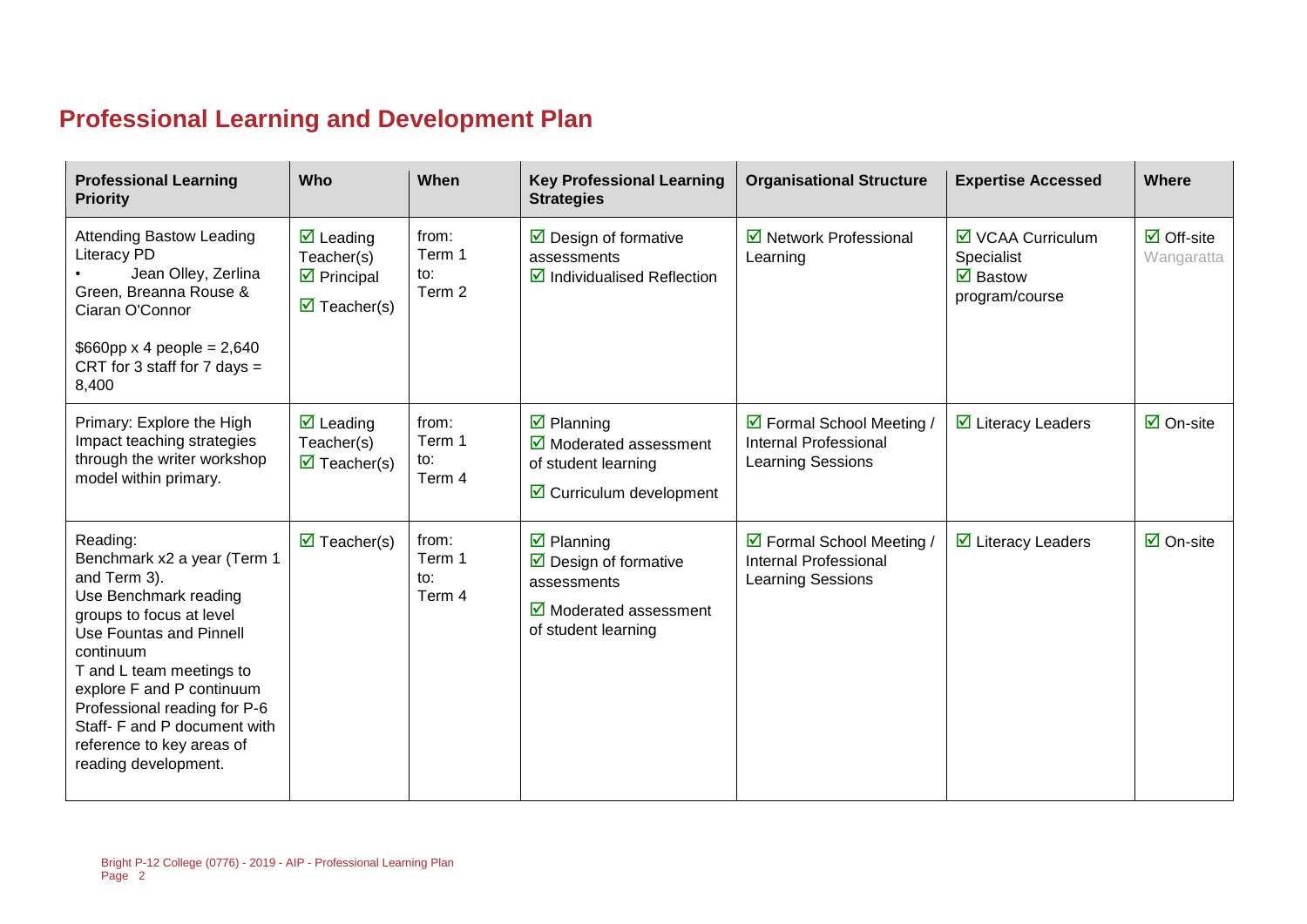| Readers notebook                                                                                                                                                                                                                              | $\overline{\mathbf{M}}$ Teacher(s) | from:<br>Term 1<br>to:<br>Term 1 | $\triangleright$ Design of formative<br>assessments<br>$\overline{\mathbf{y}}$ Moderated assessment<br>of student learning<br>$\sqrt{2}$ Peer observation<br>including feedback and<br>reflection | ☑ Formal School Meeting /<br><b>Internal Professional</b><br><b>Learning Sessions</b> | $\triangleright$ Literacy Leaders        | $\overline{\mathsf{M}}$ On-site |
|-----------------------------------------------------------------------------------------------------------------------------------------------------------------------------------------------------------------------------------------------|------------------------------------|----------------------------------|---------------------------------------------------------------------------------------------------------------------------------------------------------------------------------------------------|---------------------------------------------------------------------------------------|------------------------------------------|---------------------------------|
| Student shadowing across<br>literacy blocks for reading.<br>P-12 Independent reading-<br><b>Professional Learning</b>                                                                                                                         | $\overline{\mathbf{M}}$ Teacher(s) | from:<br>Term 1<br>to:<br>Term 4 | $\triangleright$ Design of formative<br>assessments<br>$\boxtimes$ Moderated assessment<br>of student learning<br>$\triangledown$ Peer observation<br>including feedback and<br>reflection        | ☑ Formal School Meeting /<br><b>Internal Professional</b><br>Learning Sessions        | $\overline{\mathbf{y}}$ Literacy Leaders | $\overline{\mathsf{M}}$ On-site |
| P-6 introduction of Writers<br>Workshop model for<br>planning. T & L meetings<br>Peer sharing/Peer<br>observation/sharing ideas<br>Formative assessment of<br>writer T&L meetings<br>Student shadowing across<br>literacy blocks for writing. | $\overline{\mathbf{M}}$ Teacher(s) | from:<br>Term 1<br>to:<br>Term 4 | $\overline{\mathbf{z}}$ Planning<br>$\triangleright$ Design of formative<br>assessments<br>$\sqrt{2}$ Moderated assessment<br>of student learning                                                 | ☑ Formal School Meeting /<br>Internal Professional<br>Learning Sessions               | $\triangleright$ Literacy Leaders        | $\overline{\mathsf{M}}$ On-site |
| Writers notebook                                                                                                                                                                                                                              | $\overline{\mathbf{M}}$ Teacher(s) | from:<br>Term 1<br>to:<br>Term 1 | $\overline{\mathbf{y}}$ Planning<br>$\triangleright$ Design of formative<br>assessments<br>$\overline{\mathbf{y}}$ Moderated assessment<br>of student learning                                    | ☑ Formal School Meeting /<br><b>Internal Professional</b><br>Learning Sessions        | $\overline{\mathbf{y}}$ Literacy Leaders | $\overline{\mathsf{M}}$ On-site |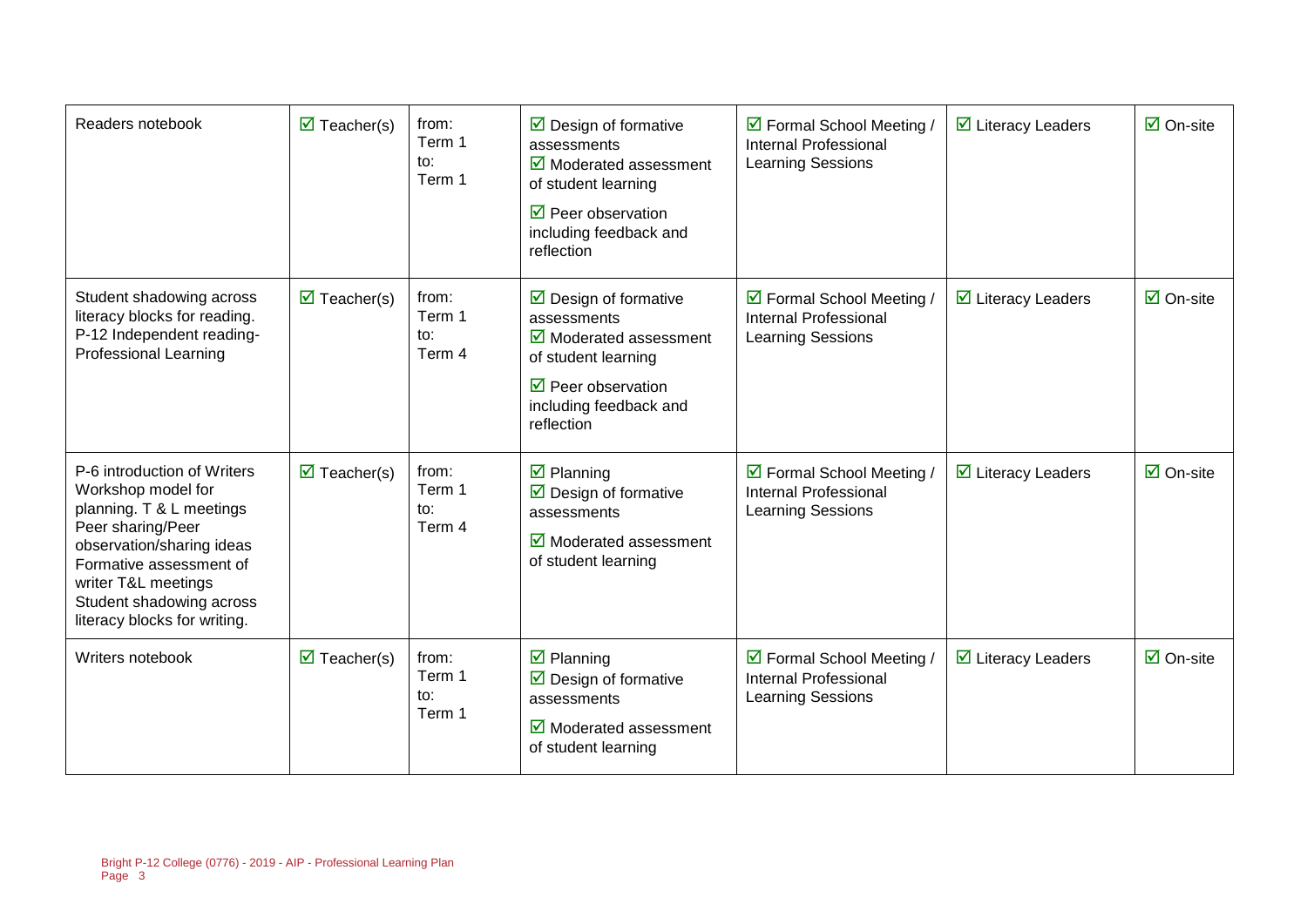| Literacy for learning course x<br>12 Secondary staff members                                                                                                                                                                                               | $\overline{\mathbf{M}}$ Teacher(s)                                               | from:<br>Term 1<br>to:<br>Term 4 | $\triangleright$ Design of formative<br>assessments<br>$\overline{\mathbf{y}}$ Moderated assessment<br>of student learning                                                      | ☑ Formal School Meeting /<br><b>Internal Professional</b><br>Learning Sessions        | $\overline{\mathbf{y}}$ Literacy Leaders                       | $\overline{\mathsf{M}}$ On-site                                  |
|------------------------------------------------------------------------------------------------------------------------------------------------------------------------------------------------------------------------------------------------------------|----------------------------------------------------------------------------------|----------------------------------|---------------------------------------------------------------------------------------------------------------------------------------------------------------------------------|---------------------------------------------------------------------------------------|----------------------------------------------------------------|------------------------------------------------------------------|
| <b>Attending Bastow Leading</b><br><b>Mathematics PD</b><br>Mat Gray<br>2 Primary<br>2 Secondary<br>$$847$ pp x 5 people = 4,235<br>CRT for 5 staff for 7 days $=$<br>14,000                                                                               | $\overline{\mathbf{M}}$ Numeracy<br>Leader<br>$\overline{\mathbf{M}}$ Teacher(s) | from:<br>Term 1<br>to:<br>Term 4 | $\triangleright$ Design of formative<br>assessments<br>$\boxdot$ Curriculum development<br>$\boxtimes$ Individualised Reflection                                                | ☑ Network Professional<br>Learning                                                    | $\overline{\mathbf{M}}$ Bastow<br>program/course               | $\overline{\Box}$ Off-site<br><b>Unknown</b><br>at this<br>stage |
| Carrying out cross-walk<br>surveys in Term 3, with<br>student shadowing and a PD<br>day for staff<br>Invite feeder schools<br>to also attend                                                                                                               | $\triangledown$ Numeracy<br>Leader<br>$\triangledown$ Teacher(s)                 | from:<br>Term 1<br>to:<br>Term 3 | $\triangledown$ Peer observation<br>including feedback and<br>reflection<br>$\boxtimes$ Individualised Reflection<br>$\boxtimes$ Student voice, including<br>input and feedback | ☑ Formal School Meeting /<br><b>Internal Professional</b><br><b>Learning Sessions</b> | ■ Maths/Sci Specialist                                         | $\overline{\mathbf{M}}$ On-site                                  |
| <b>Attending Peter Sullivan</b><br>Mathematics PD with Milawa<br>cluster x 4 days @<br>$$100pp/day + CRT$<br>Libby Dean<br><b>Darren Ferrier</b><br><b>Mal Steer</b><br>Phil Rigby<br>Mat Gray<br>Luke Jones<br><b>Katie Ferrito</b><br>Leanne Nightingale | $\overline{\mathbf{M}}$ Teacher(s)                                               | from:<br>Term 1<br>to:<br>Term 2 | $\triangleright$ Design of formative<br>assessments<br>$\boxdot$ Curriculum development                                                                                         | ☑ Network Professional<br>Learning                                                    | $\overline{\mathbf{z}}$ External consultants<br>Peter Sullivan | $\overline{\blacksquare}$ Off-site<br>Milawa                     |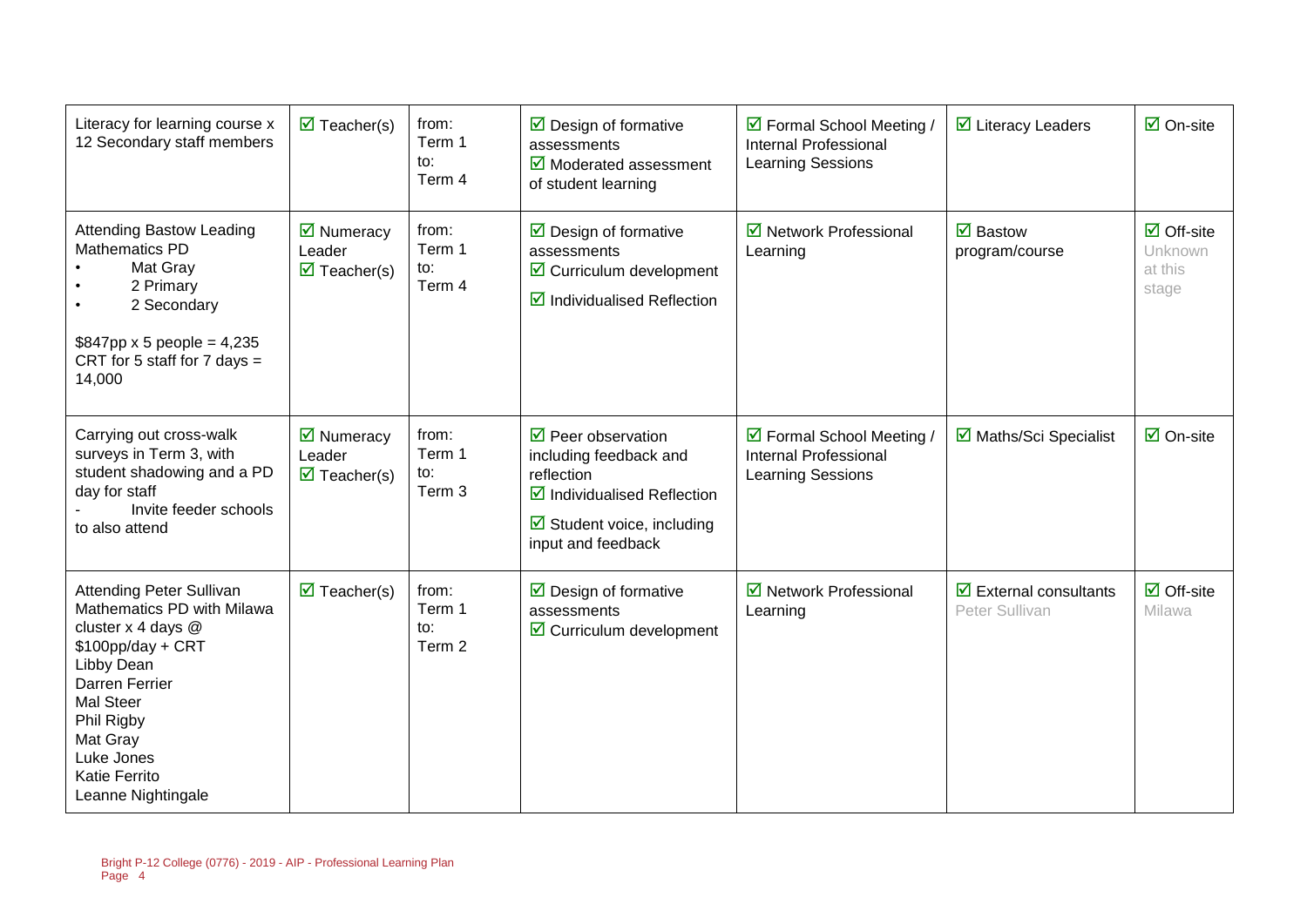| Julie Vanderstelt                                                                                                                                                                                                                                                                                                                                                                                                                                                                                                                                                                                                                                                                                                                                                                                                                        |                                                            |                                  |                                                                                                                                                                       |                                                                         |                               |                                 |
|------------------------------------------------------------------------------------------------------------------------------------------------------------------------------------------------------------------------------------------------------------------------------------------------------------------------------------------------------------------------------------------------------------------------------------------------------------------------------------------------------------------------------------------------------------------------------------------------------------------------------------------------------------------------------------------------------------------------------------------------------------------------------------------------------------------------------------------|------------------------------------------------------------|----------------------------------|-----------------------------------------------------------------------------------------------------------------------------------------------------------------------|-------------------------------------------------------------------------|-------------------------------|---------------------------------|
| CRT-10 x \$400 @ \$4000<br>PD-10 x \$100 @ \$1000                                                                                                                                                                                                                                                                                                                                                                                                                                                                                                                                                                                                                                                                                                                                                                                        |                                                            |                                  |                                                                                                                                                                       |                                                                         |                               |                                 |
| TLT meetings with a<br>Numeracy focus every 2nd<br>week. Non-maths teaching<br>secondary staff to work on<br><b>HITS</b><br>Review data to determine<br>student's ZPD to assist with<br>differentiation<br>Build more open ended<br>learning tasks (low floor, high<br>ceiling) focused on<br>understanding - 1 task per<br>term to be developed as open<br>ended<br>Build a mindset within<br>teachers (and therefore<br>students) that mathematics is<br>process driven rather than<br>mindset driven<br>Provide teachers with<br>resources to support lesson<br>planning, such as n-rich, you-<br>cubed, mathematica, number<br>talks<br>Refine Mathematics scope<br>and sequence planning by<br>identifying key content<br>Explicitly teach students how<br>to learn using the four<br>proficiencies: problem<br>solving, reasoning, | ☑ Numeracy<br>Leader<br>$\overline{\mathbf{M}}$ Teacher(s) | from:<br>Term 1<br>to:<br>Term 4 | $\triangleright$ Design of formative<br>assessments<br>$\overline{\mathbf{z}}$ Collaborative<br>Inquiry/Action Research<br>team<br>$\boxtimes$ Curriculum development | ☑ Formal School Meeting /<br>Internal Professional<br>Learning Sessions | $\boxdot$ Learning Specialist | $\overline{\mathbf{M}}$ On-site |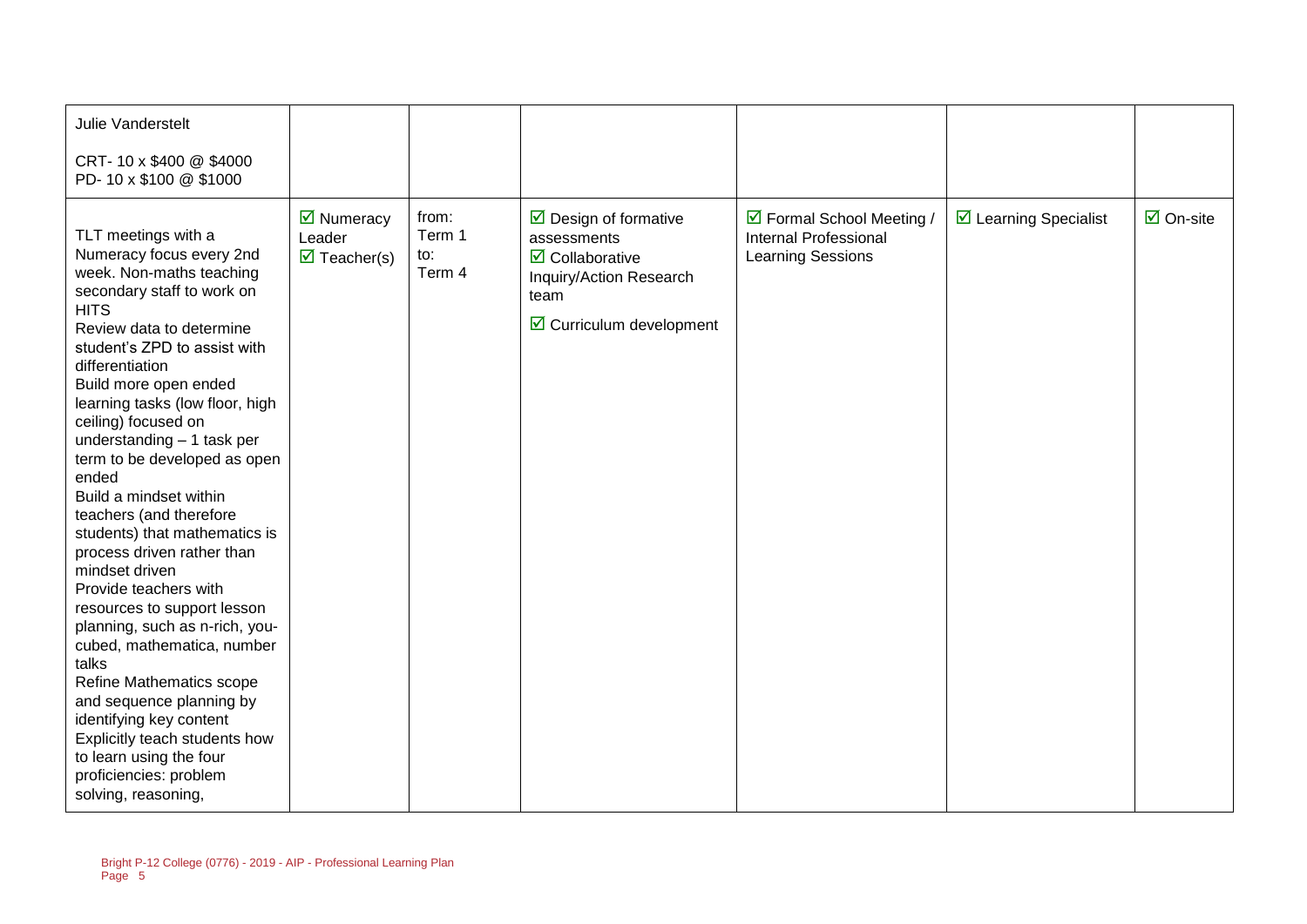| understanding and fluency                                                                                                                                                                                                                                                                                                                                                                                                                                                                                                |                                                                          |                                             |                                                                                                       |                                            |                                                  |                                          |
|--------------------------------------------------------------------------------------------------------------------------------------------------------------------------------------------------------------------------------------------------------------------------------------------------------------------------------------------------------------------------------------------------------------------------------------------------------------------------------------------------------------------------|--------------------------------------------------------------------------|---------------------------------------------|-------------------------------------------------------------------------------------------------------|--------------------------------------------|--------------------------------------------------|------------------------------------------|
| Using PAT-Maths diagnostic<br>testing for Years 3 - 10 in<br>Term 1 to determine student<br>levels of understanding and<br>inform teachers for<br>differentiation<br><b>Using Early Years Numeracy</b><br>diagnostic testing for Prep -<br>Year 2 in Term 2 (Place value<br>& counting); in Term 3<br>(Addition & subtraction) and<br>in Term 4 (Multiplication and<br>division)<br>Unpack Naplan item analysis<br>to further determine student<br>levels of understanding and<br>inform teachers for<br>differentiation | $\overline{\mathbf{M}}$ Numeracy<br>Leader<br>$\triangledown$ Teacher(s) | from:<br>Term 1<br>to:<br>Term 4            | $\overline{\mathbf{y}}$ Planning<br>$\triangledown$ Preparation<br>$\boxtimes$ Curriculum development | $\triangledown$ Timetabled Planning<br>Day | ☑ Learning Specialist                            | $\overline{\mathsf{M}}$ On-site          |
| <b>Bastow PLC PD</b><br>CRT covered by DET                                                                                                                                                                                                                                                                                                                                                                                                                                                                               | $\triangleright$ Leadership<br>Team                                      | from:<br>Term 1<br>to:<br>Term <sub>3</sub> | $\sqrt{2}$ Formalised PLC/PLTs                                                                        | ☑ Network Professional<br>Learning         | $\overline{\mathbf{M}}$ Bastow<br>program/course | $\boxdot$ Off-site<br>Mrytleford         |
| 2. Commence roll out of<br><b>School Wide Positive</b><br>Behaviour Support Program.<br>This will include:<br>- Establishing a SWPBSP<br>team<br>- Attend the SWPBSP 2-day                                                                                                                                                                                                                                                                                                                                               | $\triangledown$ Wellbeing<br>Team                                        | from:<br>Term 1<br>to:<br>Term 4            | $\boxtimes$ Student voice, including<br>input and feedback                                            | ☑ Network Professional<br>Learning         | $\overline{\mathbf{M}}$ Bastow<br>program/course | $\overline{\Box}$ Off-site<br><b>TBC</b> |